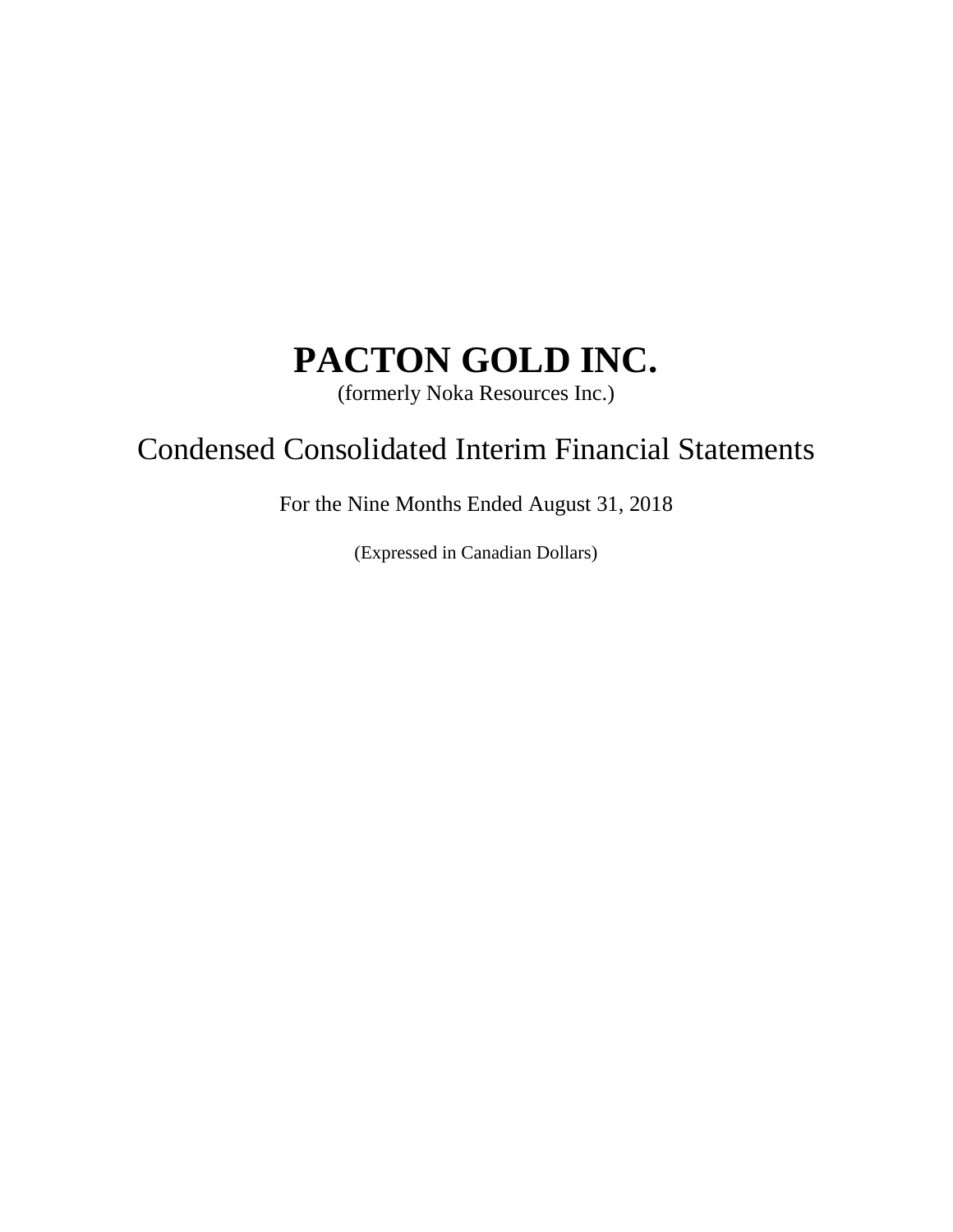(formerly Noka Resources Inc.)

August 31, 2018

|                                                                  | Page           |
|------------------------------------------------------------------|----------------|
| <b>Condensed Consolidated Interim Financial Statements</b>       |                |
| Notice of No Auditor Review                                      |                |
| Condensed Consolidated Interim Statements of Financial Position  | 1              |
| Condensed Consolidated Interim Statements of Comprehensive Loss  | $\overline{2}$ |
| Condensed Consolidated Interim Statements of Changes in Equity   | 3              |
| <b>Condensed Consolidated Interim Statements of Cash Flows</b>   | $\overline{4}$ |
| Notes to the Condensed Consolidated Interim Financial Statements | $5-26$         |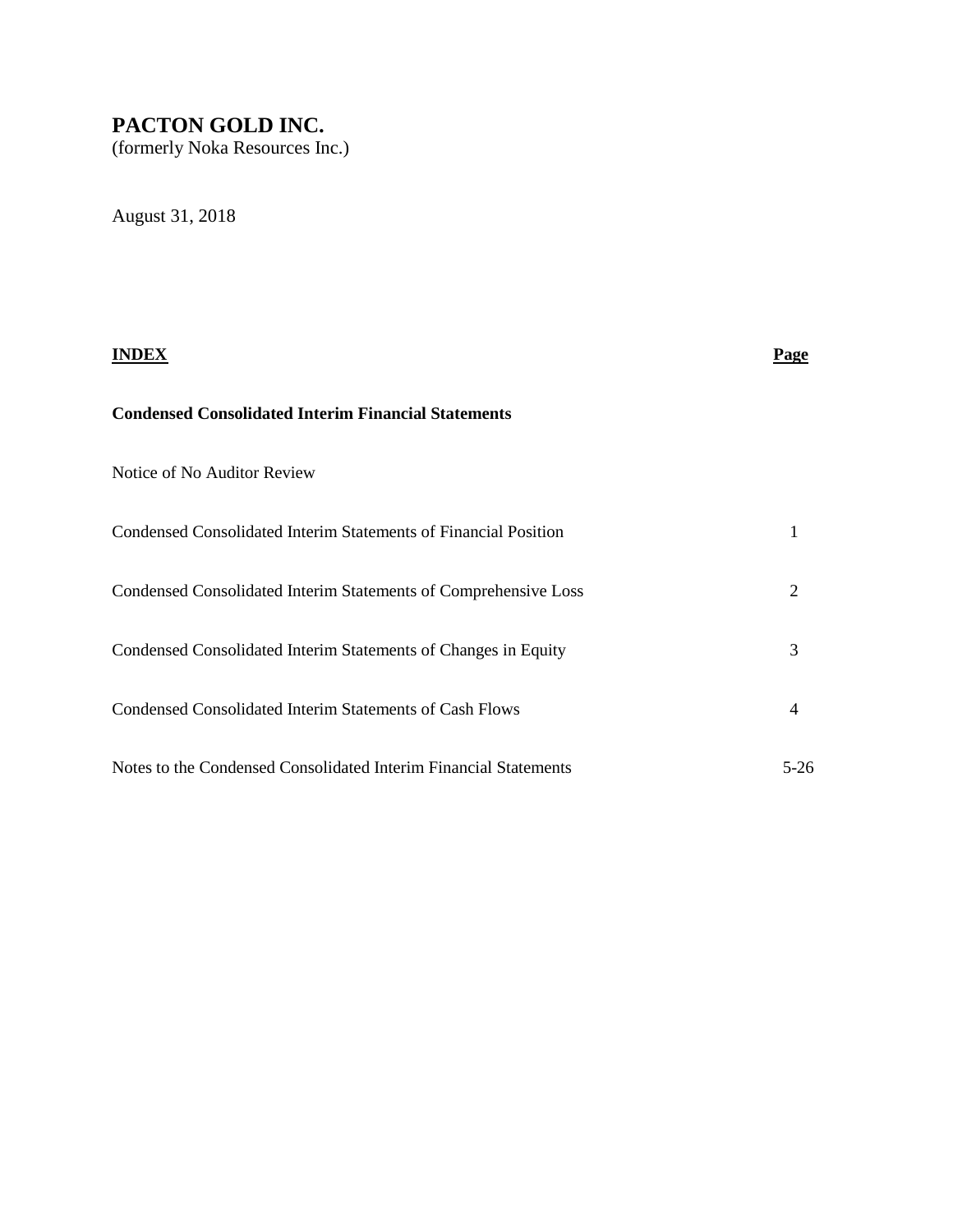#### **NOTICE OF NO AUDITOR REVIEW OF CONDENSED CONSOLIDATED INTERIM FINANCIAL STATEMENTS**

Under National Instrument 51-102, Part 4, subsection 4.3(3) (a), if an auditor has not performed a review of the interim financial statements they must be accompanied by a notice indicating that the financial statements have not been reviewed by an auditor.

The accompanying unaudited condensed consolidated interim financial statements of the Company have been prepared by and are the responsibility of the Company's management.

The Company's independent auditor has not performed a review of these condensed consolidated interim financial statements in accordance with standards established by the Chartered Professional Accountants of Canada for a review of condensed consolidated interim financial statements by an entity's auditor.

October 29, 2018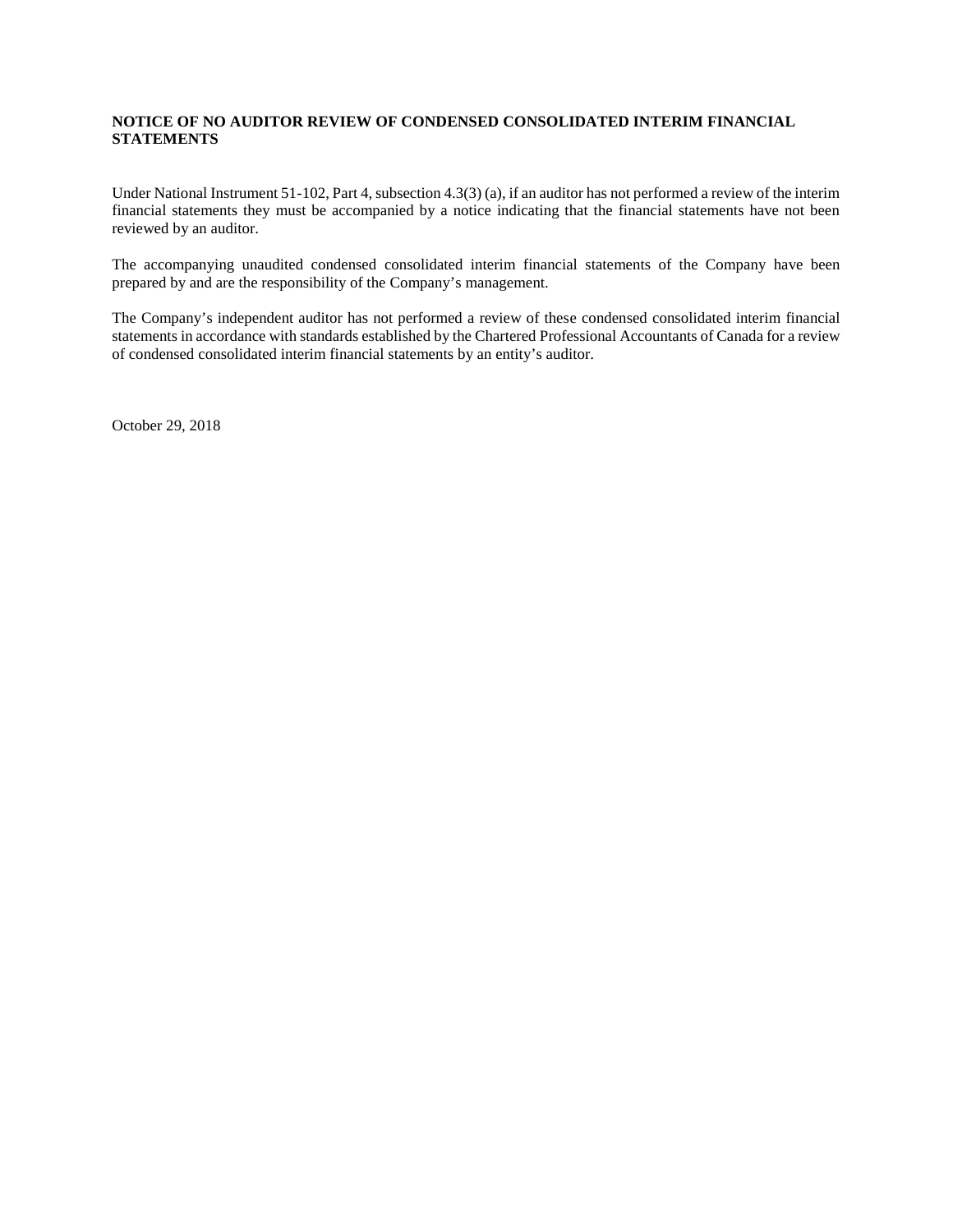### (formerly Noka Resources Inc.) Condensed Consolidated Interim Statements of Financial Position (Unaudited – Expressed in Canadian Dollars)

|                                                            | <b>August 31, 2018</b> |              | <b>November 30, 2017</b> |
|------------------------------------------------------------|------------------------|--------------|--------------------------|
| <b>Assets</b>                                              |                        |              |                          |
|                                                            |                        |              |                          |
| Current                                                    |                        |              |                          |
| Cash                                                       | \$                     | 3,160,644    | \$<br>121,526            |
| Receivables                                                |                        | 203,101      | 97,772                   |
| Prepaid expenses                                           |                        | 189,268      | 3,716                    |
|                                                            |                        |              |                          |
|                                                            |                        | 3,553,013    | 223,014                  |
| <b>Deposits</b> (note $8(h)$ )                             |                        | 158,160      |                          |
| <b>Equipment</b> (note 7)                                  |                        | 4,388        | 4,315                    |
| <b>Exploration and Evaluation Assets (note 8)</b>          |                        | 6,724,752    | 1,609,706                |
|                                                            | \$                     | 10,440,313   | \$<br>1,837,035          |
|                                                            |                        |              |                          |
| <b>Liabilities</b>                                         |                        |              |                          |
| <b>Current</b>                                             |                        |              |                          |
| Accounts payable and accrued liabilities (notes 11 and 12) | \$                     | 250,760      | \$<br>1,217,268          |
| Loan payable (note 9)                                      |                        | 204,362      |                          |
|                                                            |                        |              |                          |
|                                                            |                        | 455,122      | 1,217,268                |
| <b>Shareholders' Equity</b>                                |                        |              |                          |
| Capital Stock (note 11)                                    |                        | 19,194,397   | 9,215,918                |
| <b>Share-based Payments Reserve (note 11)</b>              |                        | 3,671,490    | 495,161                  |
| <b>Deficit</b>                                             |                        | (14,268,089) | (9,091,312)              |
| <b>Accumulated Other Comprehensive Loss - Cumulative</b>   |                        |              |                          |
| <b>Translation Adjustments</b>                             |                        | (130,083)    |                          |
| <b>Non-controlling Interest</b>                            |                        | 1,517,476    |                          |
|                                                            |                        | 9,985,191    | 619,767                  |
|                                                            |                        |              |                          |
|                                                            | \$                     | 10,440,313   | \$<br>1,837,035          |
| Going Concern (note 2)                                     |                        |              |                          |
| <b>Subsequent Events (note 15)</b>                         |                        |              |                          |
| Approved on behalf of the Board:                           |                        |              |                          |

 *"Richard Boulay" "Alec Pismiris"*

Richard Boulay

……………………………… Director ……………………………… Director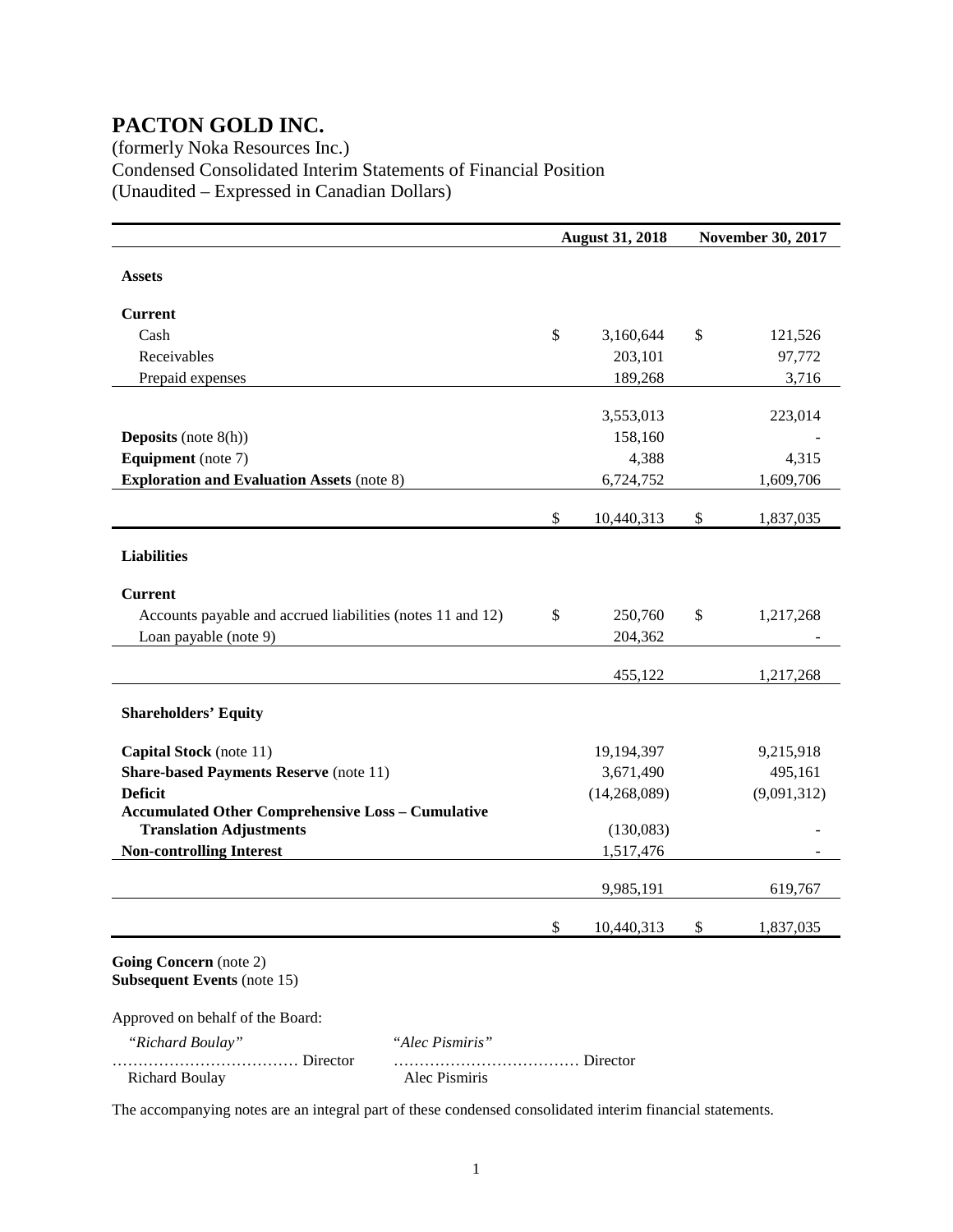(formerly Noka Resources Inc.) Condensed Consolidated Interim Statements of Comprehensive Loss For the Nine Months Ended August 31, (Unaudited – Expressed in Canadian Dollars)

|                                                                                                            | <b>Three Months Ended</b> |                    |    | <b>Nine Months Ended</b> |               |                    |    |                    |
|------------------------------------------------------------------------------------------------------------|---------------------------|--------------------|----|--------------------------|---------------|--------------------|----|--------------------|
|                                                                                                            |                           | August 31,<br>2018 |    | August 31,<br>2017       |               | August 31,<br>2018 |    | August 31,<br>2017 |
| <b>Expenses</b>                                                                                            |                           |                    |    |                          |               |                    |    |                    |
| Amortization (note 7)                                                                                      | \$                        | 236                | \$ | 270                      | \$            | 706                | \$ | 809                |
| Consulting fees (note 12)                                                                                  |                           | 322,706            |    | 255,000                  |               | 1,275,958          |    | 522,811            |
| Management fees (note 12)                                                                                  |                           | 45,000             |    | 22,500                   |               | 145,500            |    | 20,250             |
| Office and miscellaneous                                                                                   |                           | 126,088            |    | 1,759                    |               | 162,493            |    | 3,166              |
| Professional fees (note 12)                                                                                |                           | 142,031            |    | 15,000                   |               | 267,053            |    | 36,388             |
| Rent (note 12)                                                                                             |                           | 9,000              |    |                          |               | 27,000             |    |                    |
| Share-based payments (notes 11 and 12)                                                                     |                           | 1,076,211          |    | 16,010                   |               | 2,370,196          |    | 225,419            |
| Shareholder communications and investor relations                                                          |                           | 311,254            |    | 625                      |               | 561,937            |    | 3,072              |
| Transfer agent and filing fees                                                                             |                           | 25,881             |    | 8,125                    |               | 63,942             |    | 37,088             |
| Foreign exchange loss                                                                                      |                           | 7,579              |    |                          |               | 7,579              |    |                    |
| <b>Other Items</b>                                                                                         |                           | (2,065,986)        |    | (319, 289)               |               | (4,882,364)        |    | (849,003)          |
| Impairment of exploration and evaluation assets<br>(note 8)                                                |                           |                    |    |                          |               | (303,000)          |    |                    |
| Gain (loss) on settlement of accounts payable (note 11)                                                    |                           |                    |    |                          |               | 9,167              |    | (7, 857)           |
| Part XII.6 tax (note 10)                                                                                   |                           |                    |    |                          |               | (580)              |    |                    |
| <b>Net Loss</b><br><b>Other Comprehensive Loss</b>                                                         |                           | (2,065,986)        |    | (319, 289)               |               | (5,176,777)        |    | (856, 860)         |
| Exchange difference on translating foreign operations                                                      |                           | (130,083)          |    |                          |               | (130,083)          |    |                    |
|                                                                                                            |                           |                    |    |                          |               |                    |    |                    |
| <b>Comprehensive Loss for the Period</b>                                                                   | \$                        | (2,196,069)        | \$ | (319, 289)               | \$            | (5,306,860)        | \$ | (856, 860)         |
| <b>Net Loss and Comprehensive Loss Attributable to:</b><br>Common shareholders<br>Non-controlling interest | \$                        | (2,196,069)        | \$ | (319, 289)               | \$            | (5,306,860)        | \$ | (856, 860)         |
|                                                                                                            | \$                        | (2,196,069)        | \$ | (319, 289)               | $\mathsf{\$}$ | (5,306,860)        | \$ | (856, 860)         |
| <b>Basic and Diluted Loss Per Share</b>                                                                    | \$                        | (0.02)             | \$ | (0.01)                   | \$            | (0.07)             | \$ | (0.02)             |
| <b>Weighted Average Number of Common Shares</b><br><b>Outstanding – Basic and Diluted</b>                  |                           | 93,167,086         |    | 38,618,637               |               | 72,279,066         |    | 46,567,032         |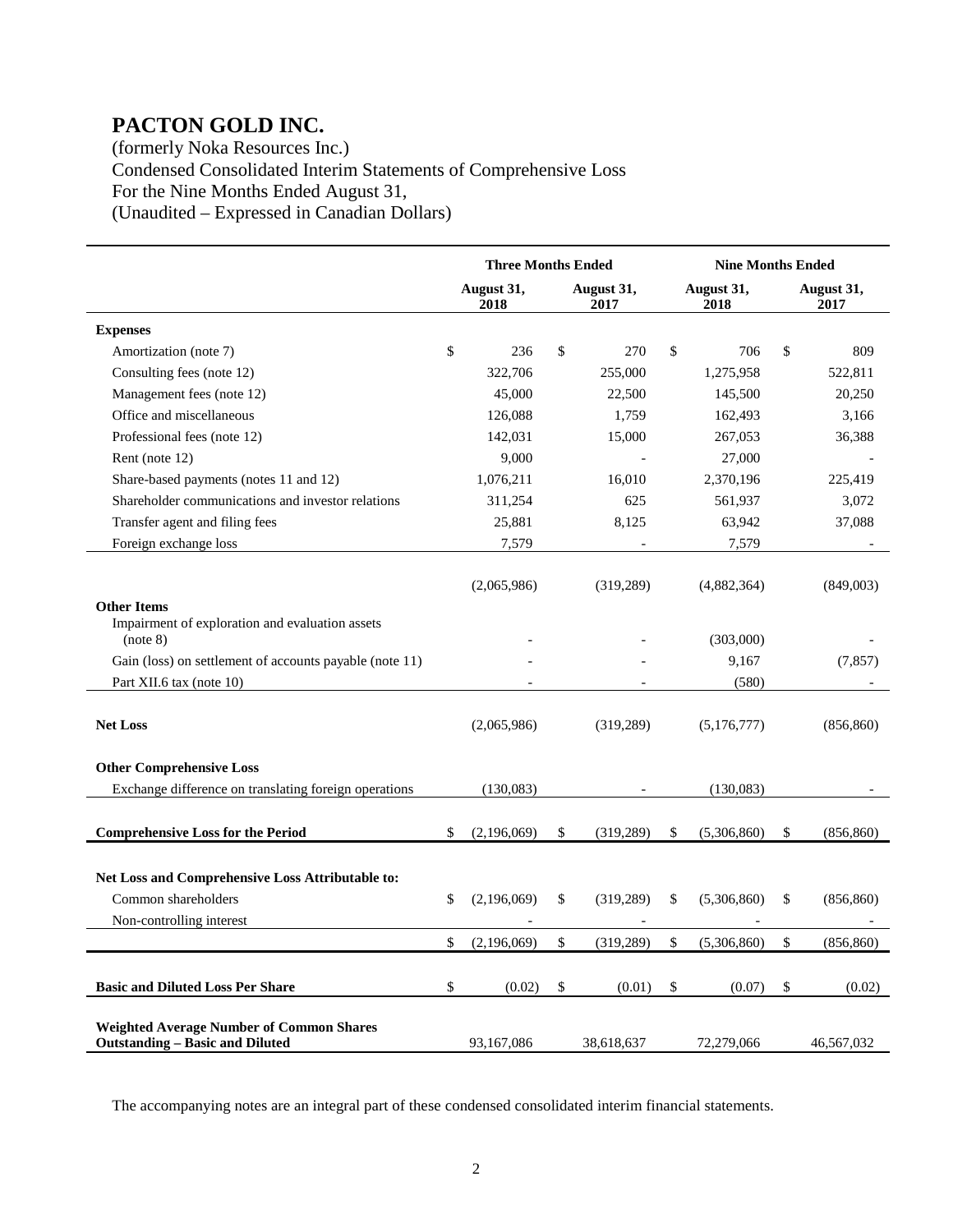(formerly Noka Resources Inc.) Condensed Consolidated Interim Statements of Changes in Equity (Unaudited – Expressed in Canadian Dollars)

|                                                       | <b>Capital Stock</b>       |    |                         |    |                                               |    |                |                                                       |    |                                    |      |              |
|-------------------------------------------------------|----------------------------|----|-------------------------|----|-----------------------------------------------|----|----------------|-------------------------------------------------------|----|------------------------------------|------|--------------|
|                                                       | Number of<br><b>Shares</b> |    | Capital<br><b>Stock</b> |    | <b>Share-based</b><br><b>Payments Reserve</b> |    | <b>Deficit</b> | <b>Accumulated Other</b><br><b>Comprehensive Loss</b> |    | Non-controlling<br><b>Interest</b> |      | <b>Total</b> |
| Balance, November 30, 2016                            | 35,411,321                 | S, | 7,381,812               | \$ | 411,207                                       |    | (7, 562, 535)  | \$                                                    | \$ |                                    | \$   | 230,484      |
| Private placements                                    | 11,328,571                 |    | 711,000                 |    |                                               |    |                |                                                       |    |                                    |      | 711,000      |
| Share issue costs                                     | 28,000                     |    | (20, 435)               |    |                                               |    |                |                                                       |    |                                    |      | (20, 435)    |
| Shares issued for exploration and evaluation assets   | 6,450,000                  |    | 780,500                 |    |                                               |    |                |                                                       |    |                                    |      | 780,500      |
| Shares issued for settlement of accounts payable      | 392,857                    |    | 35,357                  |    |                                               |    |                |                                                       |    |                                    |      | 35,357       |
| Exercise of stock options                             | 958,000                    |    | 95,800                  |    |                                               |    |                |                                                       |    |                                    |      | 95,800       |
| Fair value of exercised stock options                 |                            |    | 68,936                  |    | (68,936)                                      |    |                |                                                       |    |                                    |      |              |
| Share-based payments (note 11)                        |                            |    |                         |    | 225,419                                       |    |                |                                                       |    |                                    |      | 225,419      |
| Expiry of stock options                               |                            |    |                         |    | (59,218)                                      |    | 59,218         |                                                       |    |                                    |      |              |
| Net loss and comprehensive loss for the period        |                            |    |                         |    |                                               |    | (856, 860)     |                                                       |    |                                    |      | (856, 860)   |
| Balance, August 31, 2017                              | 54,568,749                 |    | 9,052,970               |    | 508,472                                       |    | (8,360,177)    |                                                       |    |                                    |      | 1,201,265    |
| Exercise of stock options                             | 150,000                    |    | 12,750                  |    |                                               |    |                |                                                       |    |                                    |      | 12,750       |
| Fair value of exercised stock options                 |                            |    | 6,653                   |    | (6,653)                                       |    |                |                                                       |    |                                    |      |              |
| <b>Exercise of warrants</b>                           | 599,920                    |    | 123,350                 |    |                                               |    |                |                                                       |    |                                    |      | 123,350      |
| Fair value of exercised warrants                      |                            |    | 20,195                  |    | (20, 195)                                     |    |                |                                                       |    |                                    |      |              |
| Share-based payments (note 11)                        |                            |    |                         |    | 75,210                                        |    |                |                                                       |    |                                    |      | 75,210       |
| Expiry and cancellation of stock options              |                            |    |                         |    | (61, 673)                                     |    | 61,673         |                                                       |    |                                    |      |              |
| Net loss and comprehensive loss for the period        |                            |    |                         |    |                                               |    | (792, 808)     |                                                       |    |                                    |      | (792, 808)   |
|                                                       |                            |    |                         |    |                                               |    |                |                                                       |    |                                    |      |              |
| Balance, November 30, 2017                            | 55,318,669                 |    | 9,215,918               |    | 495,161                                       |    | (9,091,312)    |                                                       |    |                                    |      | 619,767      |
| Private placements                                    | 24,132,609                 |    | 5,550,500               |    |                                               |    |                |                                                       |    |                                    |      | 5,550,500    |
| Share issue costs                                     |                            |    | (655, 691)              |    | 295,568                                       |    |                |                                                       |    |                                    |      | (360, 123)   |
| Shares issued for exploration and evaluation assets   | 5,404,480                  |    | 2,574,326               |    |                                               |    |                |                                                       |    |                                    |      | 2,574,326    |
| Shares issued for settlement of accounts payable      | 1,833,333                  |    | 540,833                 |    |                                               |    |                |                                                       |    |                                    |      | 540,833      |
| Exercise of stock options                             | 3,169,000                  |    | 425,900                 |    |                                               |    |                |                                                       |    |                                    |      | 425,900      |
| Fair value of exercised stock options                 |                            |    | 264,724                 |    | (264, 724)                                    |    |                |                                                       |    |                                    |      |              |
| Exercise of warrants                                  | 5,321,160                  |    | 1,251,899               |    |                                               |    |                |                                                       |    |                                    |      | 1,251,899    |
| Fair value of exercised warrants                      |                            |    | 25,988                  |    | (25,988)                                      |    |                |                                                       |    |                                    |      |              |
| Share-based payments (note 11)                        |                            |    |                         |    | 3,171,473                                     |    |                |                                                       |    |                                    |      | 3,171,473    |
| Acquisition of subsidiary                             |                            |    |                         |    |                                               |    |                |                                                       |    | 1,517,476                          |      | 1,517,476    |
| Net loss for the period                               |                            |    |                         |    |                                               |    | (5,176,777)    |                                                       |    |                                    |      | (5,176,777)  |
| Exchange difference on translating foreign operations |                            |    |                         |    |                                               |    |                | (130,083)                                             |    |                                    |      | (130,083)    |
| Balance, August 31, 2018                              | 95,179,251                 | S, | 19,194,397              | \$ | 3,671,490                                     | \$ | (14, 268, 089) | \$<br>(130, 083)                                      | \$ | 1,517,476                          | - \$ | 9,985,191    |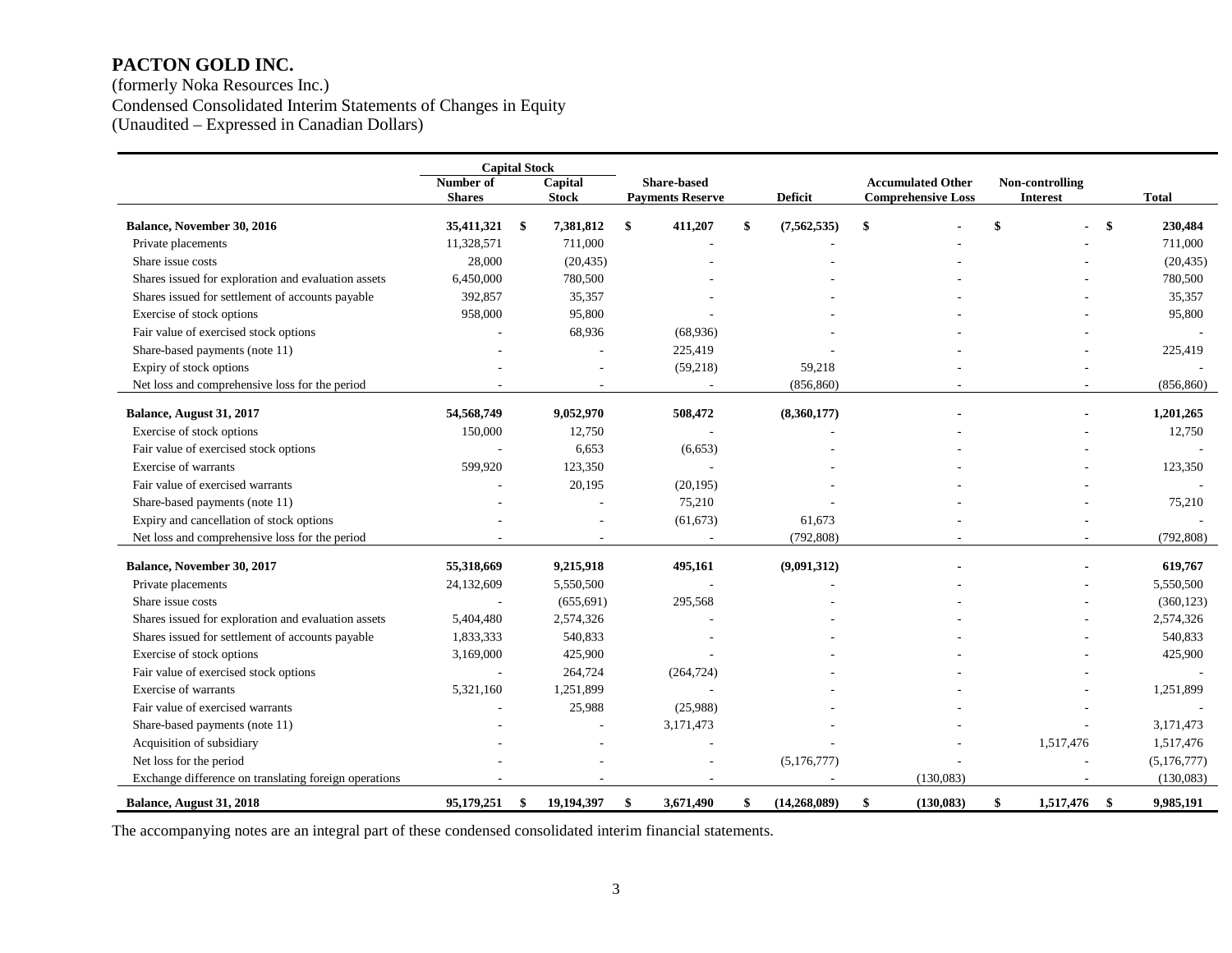(formerly Noka Resources Inc.) Condensed Consolidated Interim Statements of Cash Flows For the Nine Months Ended August 31, (Unaudited – Expressed in Canadian Dollars)

|                                                 | 2018          |             |    | 2017       |  |
|-------------------------------------------------|---------------|-------------|----|------------|--|
|                                                 |               |             |    |            |  |
| <b>Operating Activities</b>                     |               |             |    |            |  |
| Net loss                                        | $\mathsf{\$}$ | (5,176,777) | \$ | (856, 860) |  |
| Items not involving cash                        |               |             |    |            |  |
| Amortization                                    |               | 706         |    | 809        |  |
| Share-based payments                            |               | 2,451,133   |    | 225,419    |  |
| Impairment of exploration and evaluation assets |               | 303,000     |    |            |  |
| Loss (gain) on settlement of accounts payable   |               | (9,167)     |    | 7,857      |  |
| Changes in non-cash working capital             |               |             |    |            |  |
| Receivables                                     |               | (105,750)   |    | (77, 359)  |  |
| Prepaid expenses                                |               | (348, 190)  |    | (5,127)    |  |
| Accounts payable and accrued liabilities        |               | (76,097)    |    | 270,641    |  |
|                                                 |               |             |    |            |  |
| <b>Cash Used in Operating Activities</b>        |               | (2,961,142) |    | (434, 620) |  |
|                                                 |               |             |    |            |  |
| <b>Investing Activities</b>                     |               |             |    |            |  |
| Equipment                                       |               | (779)       |    |            |  |
| Exploration and evaluation assets, net          |               | (875, 777)  |    | (342, 955) |  |
|                                                 |               |             |    |            |  |
| <b>Cash Used in Investing Activities</b>        |               | (876, 556)  |    | (342, 955) |  |
|                                                 |               |             |    |            |  |
| <b>Financing Activities</b>                     |               |             |    |            |  |
| Net proceeds from share issuances               |               | 6,868,176   |    | 786,365    |  |
| Repayment of loans                              |               |             |    | (14,000)   |  |
|                                                 |               |             |    |            |  |
| <b>Cash Provided by Financing Activities</b>    |               | 6,868,176   |    | 772,365    |  |
|                                                 |               |             |    |            |  |
| <b>Inflow (Outflow) of Cash</b>                 |               | 3,030,478   |    | (5,210)    |  |
| <b>Effect of Exchange Rates on Cash</b>         |               | 8,640       |    |            |  |
| <b>Cash, Beginning of Period</b>                |               | 121,526     |    | 20,142     |  |
|                                                 |               |             |    |            |  |
| <b>Cash, End of Period</b>                      | \$            | 3,160,644   | \$ | 14,932     |  |

#### **Supplemental Disclosure with Respect to Cash Flows** (note 13)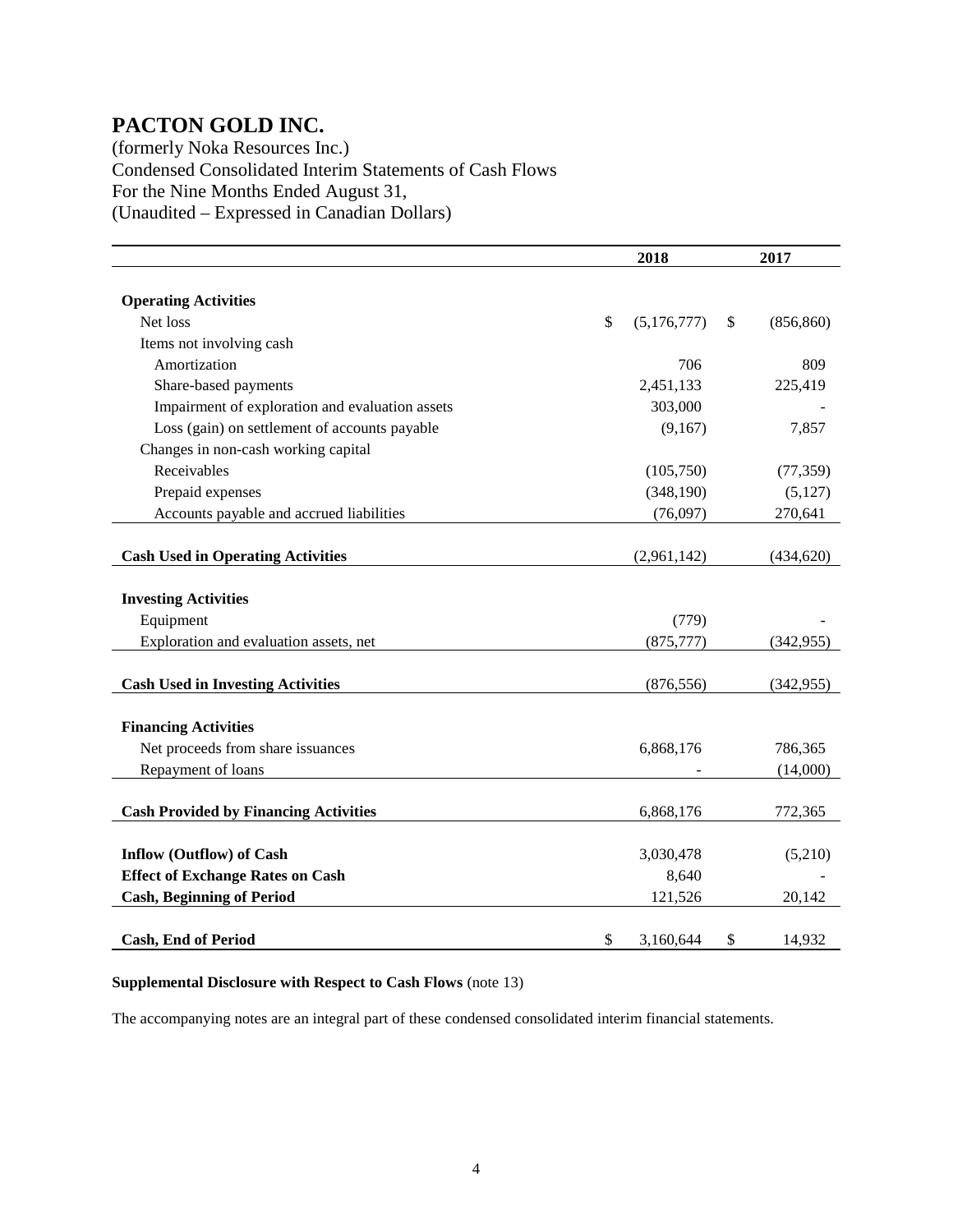(formerly Noka Resources Inc.) Notes to the Condensed Consolidated Interim Financial Statements For the Nine Months Ended August 31, 2018 (Unaudited – Expressed in Canadian Dollars)

#### **1. NATURE OF OPERATIONS**

Pacton Gold Inc. (the "Company" or "Pacton") was incorporated pursuant to the British Columbia *Business Corporations Act* on December 15, 2010. The address of the Company's corporate office and its principal place of business is 1680 – 200 Burrard Street, Vancouver, British Columbia, Canada, V6C 3L6. The Company's registered and records office is 400 – 725 Granville Street, Vancouver, British Columbia, Canada, V7Y 1G5. The Company operates in Canada and Australia. On July 17, 2012, the Company's stock was listed on the TSX Venture Exchange ("TSX-V") trading under the symbol "NX". On April 27, 2017, the Company changed its name to Pacton Gold Inc. and began trading under the symbol "PAC". The Company's shares also trade on the OTC Exchange in the United States under the symbol "PACXF" and on the Frankfurt Stock Exchange under the symbol "2NKN". The principal business of the Company is the identification, evaluation and acquisition of mineral properties, as well as exploration of mineral properties once acquired. The Company is an exploration stage company and is in the process of acquiring and exploring its mineral property interests.

#### **2. GOING CONCERN**

These condensed consolidated interim financial statements (the "financial statements") have been prepared on the basis of accounting principles applicable to a going concern, which assumes that the Company will continue in operation for the foreseeable future and will be able to realize its assets and discharge its liabilities in the normal course of operations.

The Company has incurred a loss during the nine months ended August 31, 2018 of \$5,176,777 (2017 - \$856,860) and as at August 31, 2018 has a deficit of \$14,268,089 (November 30, 2017 - \$9,091,312), has limited resources, no sources of operating cash flow and no assurances that sufficient funding will be available to continue operations for an extended period of time. The Company is in the exploration stage, and accordingly, has not yet commenced revenue-producing operations. These material uncertainties may cast significant doubt upon the Company's ability to continue as a going concern.

The application of the going concern concept is dependent upon the Company's ability to satisfy its liabilities as they become due and to obtain the necessary financing to complete the exploration and development of its mineral property interests, the attainment of profitable mining operations or the receipt of proceeds from the disposition of its mineral property interests. Management is actively engaged in the review and due diligence on opportunities of merit in the mining sector and is seeking to raise the necessary capital to meet its funding requirements. There can be no assurance that management's plan will be successful.

If the going concern assumption were not appropriate for these financial statements then adjustments may be necessary in the carrying values of assets and liabilities, the reported expenses and the statement of financial position classifications used. Such adjustments could be material.

#### **3. BASIS OF PREPARATION**

#### a) Statement of compliance

The condensed consolidated interim financial statements of the Company have been prepared in accordance with International Accounting Standard 34 *Interim Financial Reporting*.

The condensed consolidated interim financial statements of the Company should be read in conjunction with the Company's 2017 annual financial statements, which have been prepared in accordance with International Financial Reporting Standards, as issued by the International Accounting Standards Board.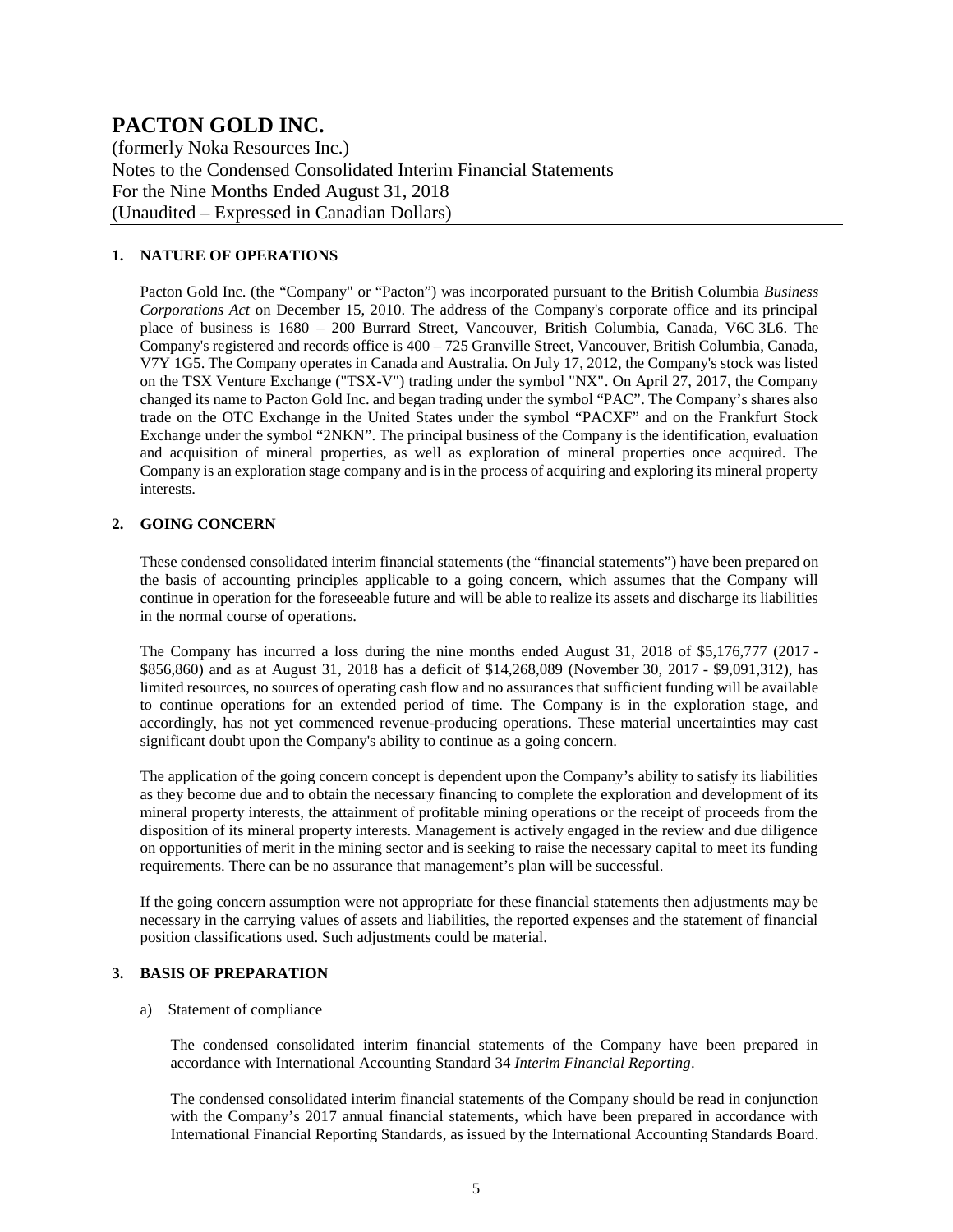(formerly Noka Resources Inc.) Notes to the Condensed Consolidated Interim Financial Statements For the Nine Months Ended August 31, 2018 (Unaudited – Expressed in Canadian Dollars)

#### **3. BASIS OF PRESENTATION** (Continued)

#### a) Statement of compliance (continued)

These financial statements were reviewed by the Audit Committee and approved and authorized for issue by the Board of Directors on October 29, 2018.

#### b) Basis of measurement

These financial statements have been prepared under the historical cost basis, except for financial instruments classified as available-for-sale and fair value through profit or loss ("FVTPL"). These financial statements have been prepared under the accrual basis of accounting, except for cash flow information.

#### **4. SIGNIFICANT ACCOUNTING POLICIES**

The condensed consolidated interim financial statements have been prepared, for all periods presented, following the same accounting policies and methods of computation as described in note 4 to the audited financial statements for the year ended November 30, 2017.

These financial statements include all subsidiaries in the accounts of the Company for the periods presented. These subsidiaries are listed as follows:

| <b>Subsidiary</b>         | Ownership | Incorporated | <b>Nature</b>       |
|---------------------------|-----------|--------------|---------------------|
| Pacton Pilbara Pty. Ltd.  | 100%      | Australia    | Mineral exploration |
| CTTR Gold Pty. Ltd.       | 100%      | Australia    | Mineral exploration |
| Arrow (Pilbara) Pty. Ltd. | 51%       | Australia    | Mineral exploration |

#### **5. CRITICAL ACCOUNTING ESTIMATES AND JUDGMENTS**

The Company makes estimates and assumptions about the future that affect the reported amounts of assets and liabilities. Estimates and judgments are continually evaluated based on historical experience and other factors, including expectations of future events that are believed to be reasonable under the circumstances. In the future, actual experience may differ from these estimates and assumptions.

The effect of a change in an accounting estimate is recognized prospectively by including it in comprehensive income in the year of the change, if the change affects that year only, or in the year of the change and future years, if the change affects both.

#### *Critical judgments in applying accounting policies*

Information about critical judgments in applying accounting policies that have the most significant risk of causing material adjustment to the carrying amounts of assets and liabilities recognized in the financial statements within the next financial year are discussed below.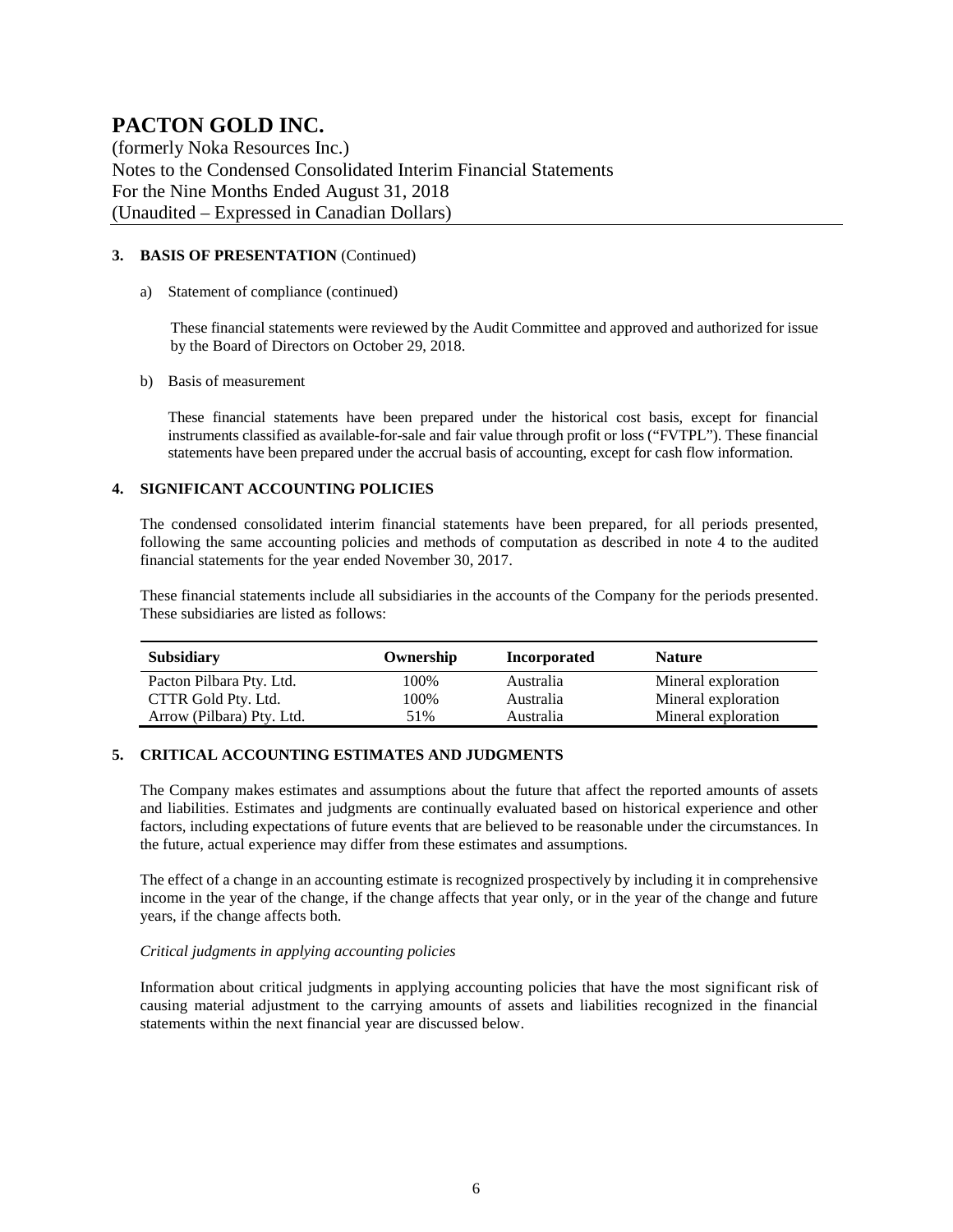(formerly Noka Resources Inc.) Notes to the Condensed Consolidated Interim Financial Statements For the Nine Months Ended August 31, 2018 (Unaudited – Expressed in Canadian Dollars)

#### **5. CRITICAL ACCOUNTING ESTIMATES AND JUDGMENTS (Continued)**

a) Impairment of exploration and evaluation assets

The application of the Company's accounting policy for exploration and evaluation expenditures and impairment of the capitalized expenditures requires judgment in determining whether it is likely that future economic benefits will flow to the Company, which may be based on assumptions about future events or circumstances. Estimates and assumptions made may change if new information becomes available. If, after expenditure is capitalized, information becomes available suggesting that the recovery of expenditure is unlikely, the amount capitalized is written off in profit or loss in the year the new information becomes available.

#### b) Title to mineral property interests

Although the Company has taken steps to verify title to mineral properties in which it has an interest, these procedures do not guarantee the Company's title. Such properties may be subject to prior agreements or transfers and title may be affected by undetected defects.

c) Income taxes

Significant judgment is required in determining the provision for income taxes. There are many transactions and calculations undertaken during the ordinary course of business for which the ultimate tax determination is uncertain. The Company recognizes liabilities and contingencies for anticipated tax audit issues based on the Company's current understanding of the tax law. For matters where it is probable that an adjustment will be made, the Company records its best estimate of the tax liability, including the related interest and penalties in the current tax provision. Management believes they have adequately provided for the probable outcome of these matters; however, the final outcome may result in a materially different outcome than the amount included in the tax liabilities.

In addition, the Company recognizes deferred tax assets relating to tax losses carried forward to the extent that it is probable that taxable profit will be available against which a deductible temporary difference can be utilized. This is deemed to be the case when there are sufficient taxable temporary differences relating to the same taxation authority and the same taxable entity that are expected to reverse in the same year as the expected reversal of the deductible temporary difference, or in years into which a tax loss arising from the deferred tax asset can be carried back or forward. However, utilization of the tax losses also depends on the ability of the taxable entity to satisfy certain tests at the time the losses are recouped.

d) Going concern

The assessment of the Company's ability to continue as a going concern requires significant judgment. The financial statements have been prepared on the basis of accounting principles applicable to a going concern, as disclosed in note 2.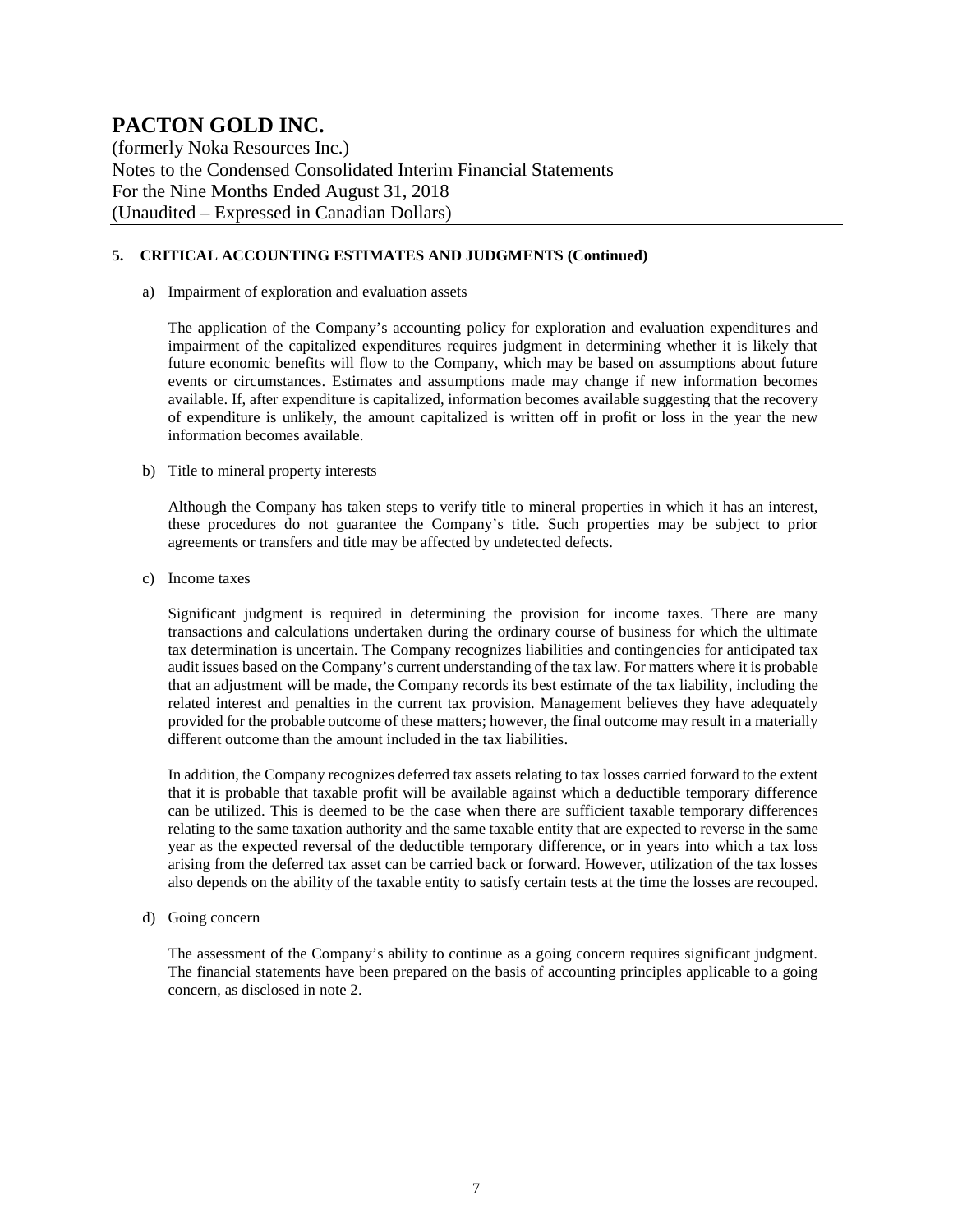(formerly Noka Resources Inc.) Notes to the Condensed Consolidated Interim Financial Statements For the Nine Months Ended August 31, 2018 (Unaudited – Expressed in Canadian Dollars)

#### **5. CRITICAL ACCOUNTING ESTIMATES AND JUDGMENTS (Continued)**

#### *Key sources of estimation uncertainty*

The following are key assumptions concerning the future and other key sources of estimation uncertainty that have a significant risk of resulting in material adjustments to the financial statements.

a) Decommissioning liabilities

Rehabilitation provisions have been created based on the Company's internal estimates. Assumptions, based on the current economic environment, have been made, which management believes are a reasonable basis upon which to estimate the future liability. These estimates take into account any material changes to the assumptions that occur when reviewed regularly by management. Estimates are reviewed annually and are based on current regulatory requirements. Significant changes in estimates of contamination, restoration standards and techniques will result in changes to provisions from year to year. Actual rehabilitation costs will ultimately depend on future market prices for the rehabilitation costs that will reflect the market condition at the time the rehabilitation costs are actually incurred. The final cost of the currently recognized rehabilitation provisions may be higher or lower than currently provided for. As at August 31, 2018, the Company has no known rehabilitation requirements, and accordingly, no provision has been made.

#### **6. FINANCIAL INSTRUMENTS**

Financial instruments are agreements between two parties that result in promises to pay or receive cash or equity instruments. The Company classifies its financial instruments as follows: cash is classified as financial assets at FVTPL; receivables, as loans and receivables; and accounts payable and accrued liabilities and loans payable, as other financial liabilities, which are measured at amortized cost. The carrying values of these instruments approximate their fair values due to their short term to maturity.

The following table sets forth the Company's financial asset measured at fair value by level within the fair value hierarchy:

| <b>August 31, 2018</b>   | <b>Level 1</b> | <b>Level 2</b>                    | Level 3                         | <b>Total</b> |
|--------------------------|----------------|-----------------------------------|---------------------------------|--------------|
| Cash                     | \$3,160,644    | S<br>$\overline{\phantom{a}}$     | \$.<br>$\overline{\phantom{a}}$ | \$3,160,644  |
|                          |                |                                   |                                 |              |
| <b>November 30, 2017</b> | <b>Level 1</b> | <b>Level 2</b>                    | Level 3                         | <b>Total</b> |
| Cash                     | 121.526        | S<br>$\qquad \qquad \blacksquare$ | S<br>$\overline{\phantom{a}}$   | 121.526      |

The Company has exposure to the following risks from its use of financial instruments:

- Credit risk;
- Liquidity risk; and
- Market risk.
- a) Credit risk

Credit risk is the risk that one party to a financial instrument will cause a financial loss for the other party by failing to discharge an obligation. The Company manages credit risk, in respect of cash, by placing it at major Canadian financial institutions. The Company has minimal credit risk.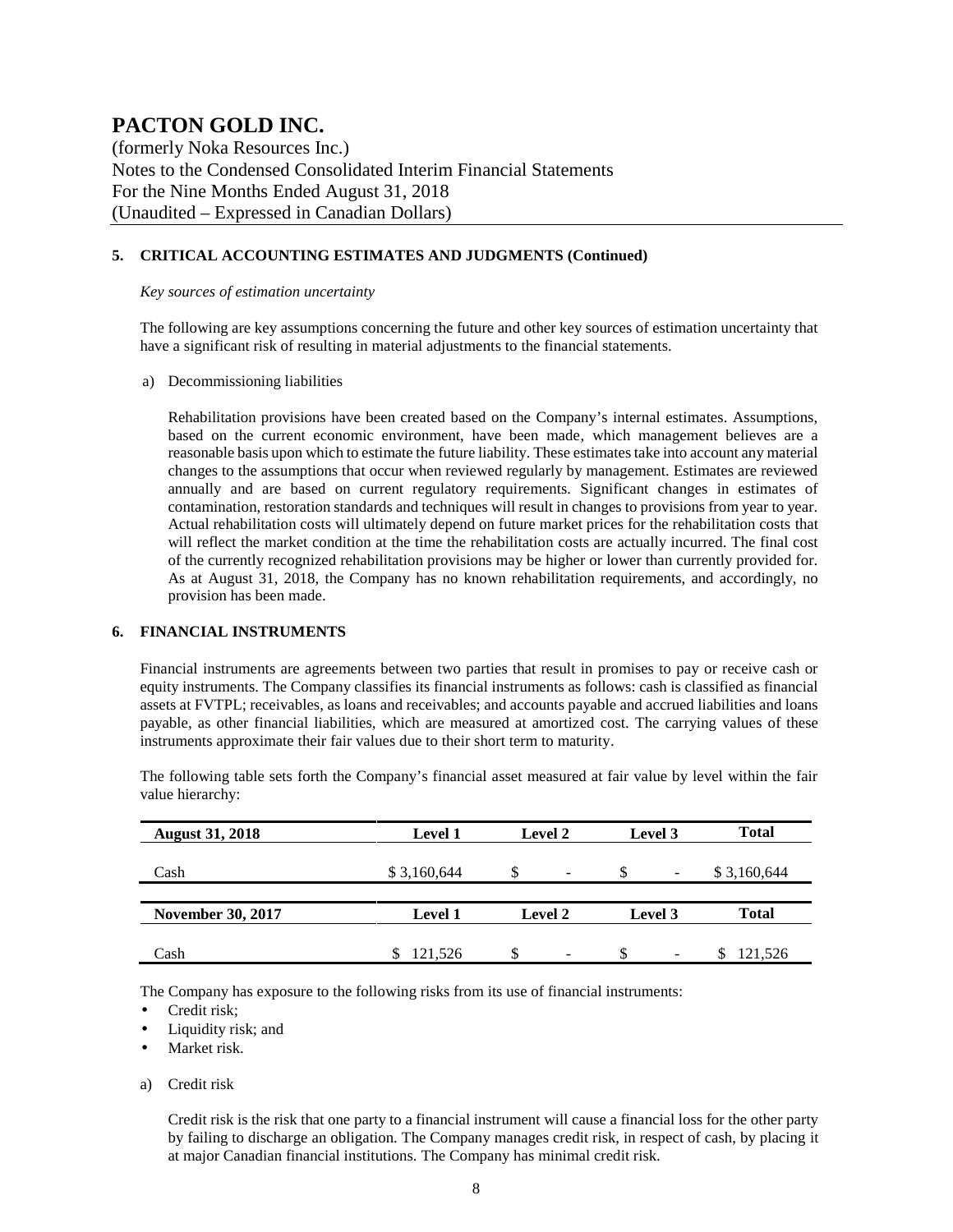(formerly Noka Resources Inc.) Notes to the Condensed Consolidated Interim Financial Statements For the Nine Months Ended August 31, 2018 (Unaudited – Expressed in Canadian Dollars)

#### **6. FINANCIAL INSTRUMENTS** (Continued)

#### b) Liquidity risk

Liquidity risk is the risk that the Company will not be able to meet its financial obligations as they fall due. The Company's approach to managing liquidity is to ensure, as far as possible, that it will always have sufficient liquid funds to meet its liabilities when due, under both normal and stressed conditions, without incurring unacceptable losses or risking damage to the Company's reputation. The contractual financial liabilities of the Company as of August 31, 2018 equal \$455,122 (November 30, 2017 - \$1,217,268). All of the liabilities presented as accounts payable and accrued liabilities are due within 30 days of August 31, 2018.

c) Market risk

Market risk is the risk that changes in market prices, such as foreign exchange rates and interest rates, will affect the Company's income or the value of its holdings of financial instruments. The objective of market risk management is to manage and control market risk exposure within acceptable parameters, while optimizing the return on capital.

- *i) Currency risk* Currency risk is the risk that the fair value of future cash flows will fluctuate as a result of changes in foreign exchange rates. The Company has operations in Canada and Australia and incurs operating and exploration expenditures in both currencies. The fluctuation of the Canadian dollar in relation to the Australian dollar will have an impact upon the results of the Company. The Company has no funds held in a foreign currency, and only a small amount of its accounts payable and accrued liabilities is denominated in Australian dollars. A fluctuation in the exchanges rates between the Canadian and Australian dollar of 10% would result in a nominal change to the Company's accounts payable and accrued liabilities. The Company does not use any techniques to mitigate currency risk.
- *ii) Interest rate risk –* Interest rate risk is the risk that future cash flows will fluctuate as a result of changes in market interest rates. Interest earned on cash is at nominal interest rates, and therefore, the Company does not consider interest rate risk to be significant. The Company has no interestbearing financial liabilities.
- *iii) Other price risk –* Other price risk is the risk that the fair value or future cash flows of a financial instrument will fluctuate due to changes in market prices, other than those arising from interest rate risk. The Company is not exposed to significant other price risk.
- d) Capital management

The Company considers its capital to be comprised of shareholders' equity.

The Company manages the capital structure and makes adjustments to it in light of changes in economic conditions and the risk characteristics of the underlying assets. To maintain or adjust the capital structure, the Company may attempt to issue new shares. Although the Company has been successful at raising funds in the past through the issuance of capital stock, it is uncertain whether it will continue this method of financing due to the current difficult market conditions.

In order to facilitate the management of its capital requirements, the Company prepares expenditure budgets that are updated as necessary depending on various factors, including successful capital deployment and general industry conditions.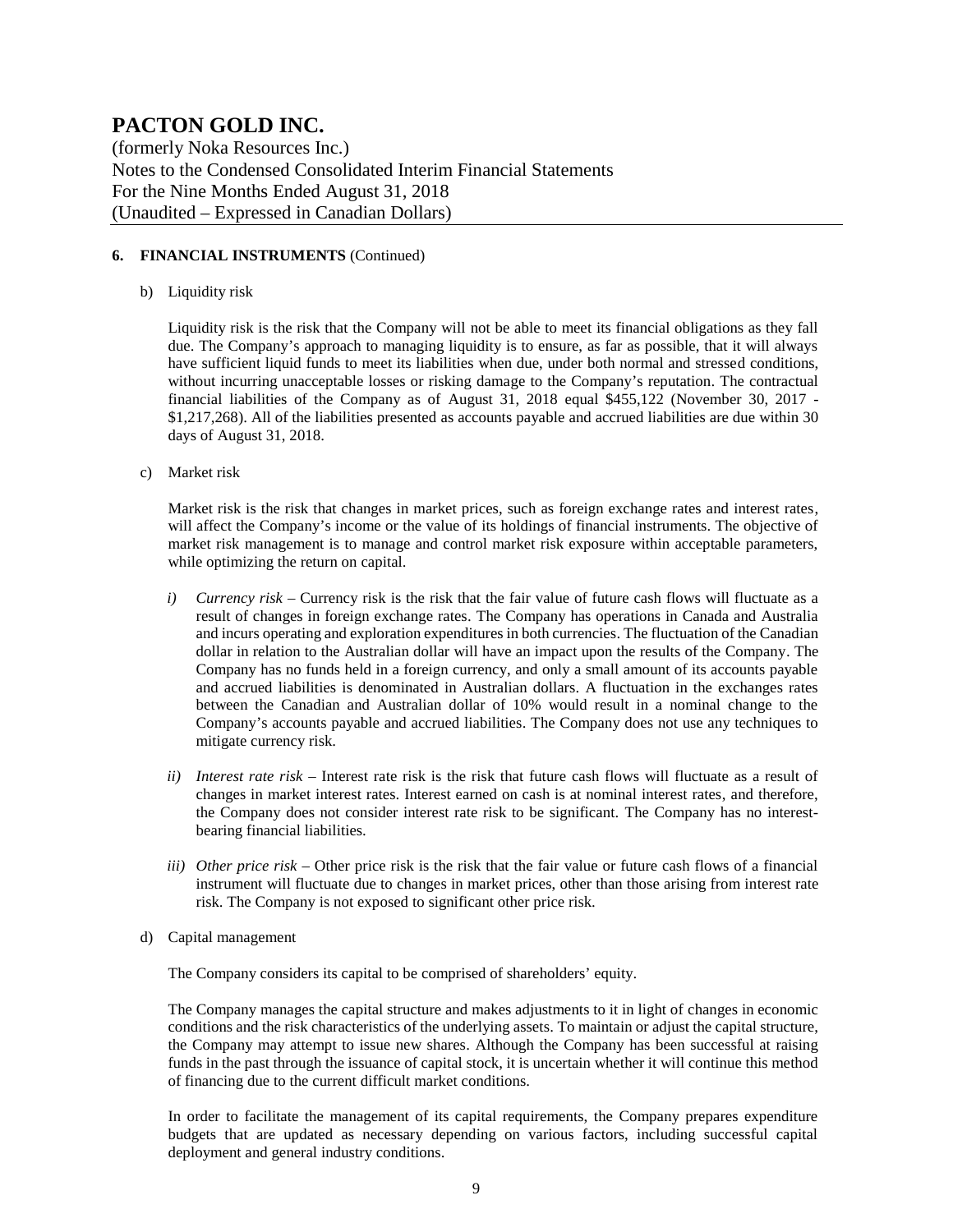(formerly Noka Resources Inc.) Notes to the Condensed Consolidated Interim Financial Statements For the Nine Months Ended August 31, 2018 (Unaudited – Expressed in Canadian Dollars)

#### **6. FINANCIAL INSTRUMENTS** (Continued)

#### d) Capital management (continued)

Management reviews the capital structure on a regular basis to ensure that the above objectives are met. There have been no changes to the Company's approach to capital management during the nine months ended August 31, 2018. The Company is not subject to externally imposed capital requirements.

#### **7. EQUIPMENT**

|                                            | Furniture and<br>Equipment |
|--------------------------------------------|----------------------------|
| Cost                                       |                            |
| <b>Balance, November 30, 2016 and 2017</b> | \$<br>7,717                |
| <b>Additions</b>                           | 779                        |
| Balance, August 31, 2018                   | 8,496                      |
| <b>Accumulated Amortization</b>            |                            |
| <b>Balance, November 30, 2016</b>          | \$<br>2,323                |
| Amortization                               | 1,079                      |
| <b>Balance, November 30, 2017</b>          | 3,402                      |
| Amortization                               | 706                        |
| Balance, August 31, 2018                   | \$<br>4,108                |
| Net Book Value, November 30, 2017          | \$<br>4,315                |
| Net Book Value, August 31, 2018            | \$<br>4,388                |

#### **8. EXPLORATION AND EVALUATION ASSETS**

a) Tully West Gold Property

On January 16, 2017, the Company entered into an option agreement to earn a 100% interest in the Tully West Gold Property, located in Ontario. On January 18, 2018, certain terms were amended. Under the terms of the amended agreement, the Company must make cash payments and issue common shares of the Company as follows:

- Issue 1,300,000 common shares of the Company (issued on January 25, 2017 and valued at \$117,000) and pay \$25,000 (paid) within five days of approval by the TSX-V, which was received January 25, 2017;
- Issue 1,300,000 common shares of the Company on or before January 25, 2018 (issued on January 25, 2018 and valued at \$390,000);
- Pay \$80,000 on or before February 15, 2018 (paid); and
- Issue 1,300,000 common shares of the Company (issued on July 24, 2018 and valued at \$793,000) and pay \$110,000 (paid) on or before January 25, 2019.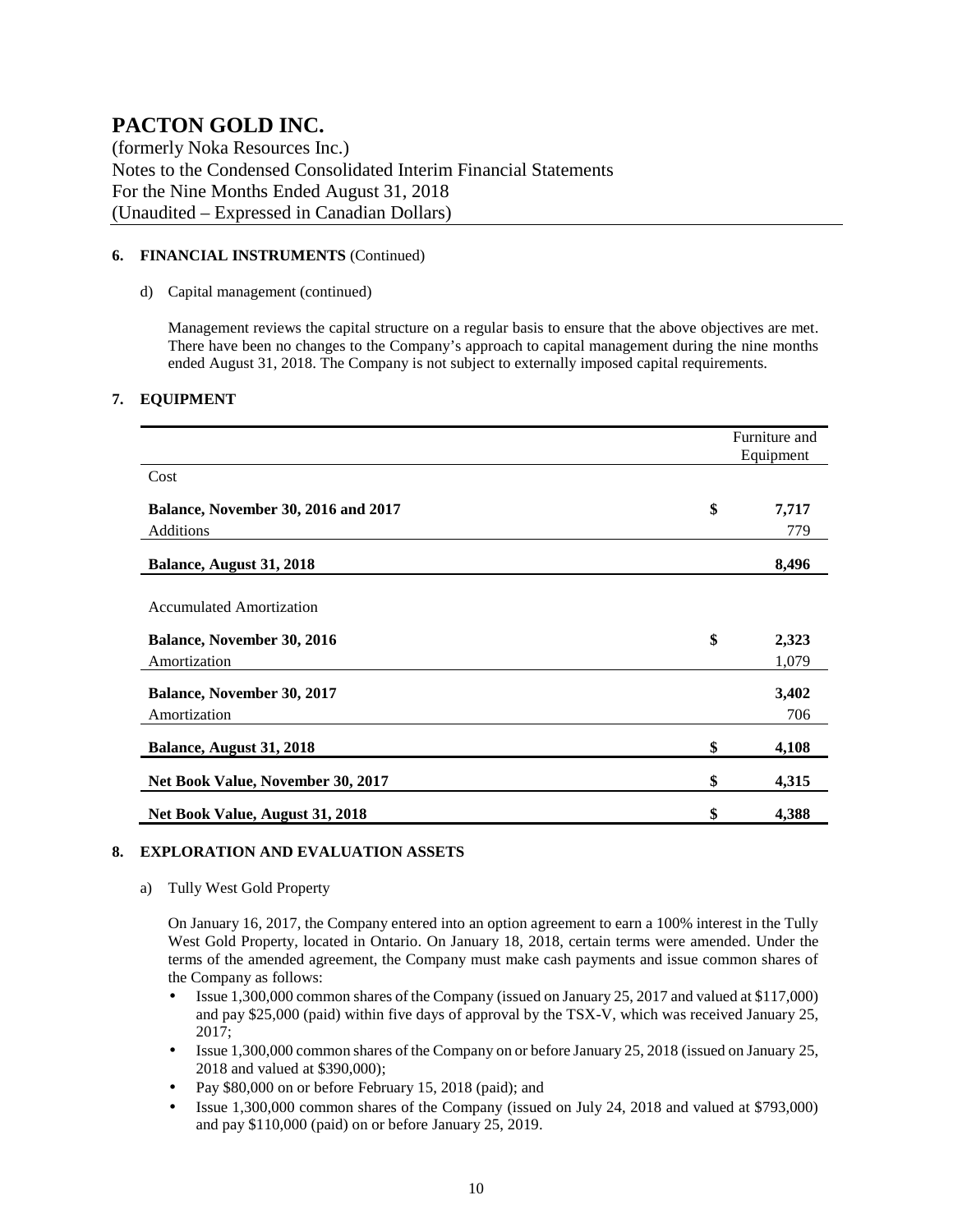(formerly Noka Resources Inc.) Notes to the Condensed Consolidated Interim Financial Statements For the Nine Months Ended August 31, 2018 (Unaudited – Expressed in Canadian Dollars)

#### **8. EXPLORATION AND EVALUATION ASSETS** (Continued)

a) Tully West Gold Property (continued)

The Company completed an equity financing for gross proceeds in excess of \$1,000,000 (excluding flowthrough proceeds), so the January 25, 2019 common share and cash payments were accelerated.

The Company must also incur exploration expenditures as follows:

- \$250,000 on or before January 16, 2018 (incurred);
- An additional \$500,000 on or before January 25, 2019; and
- An additional \$500,000 on or before January 25, 2020.

The vendors retain a 2.5% net smelter return royalty ("NSR"), of which two-fifths (1%) can be repurchased by the Company for an aggregate \$1,000,000.

b) Red Lake Project

On May 10, 2017, the Company entered into an option agreement to earn a 100% interest in 34 mineral claims and 2 mineral patents in the Red Lake Mining District, located in Ontario. Under the terms of the agreement, the Company was required to make cash payments and issue common shares of the Company as follows:

- Issue 1,200,000 common shares of the Company (issued and valued at \$168,000) and pay \$75,000 (paid) within five days of approval by the TSX-V, which was received on May 19, 2017;
- Issue 1,000,000 common shares of the Company and pay \$75,000 on or before May 19, 2018;
- Issue 1,000,000 common shares of the Company and pay \$75,000 on or before May 19, 2019; and
- Issue 1,000,000 common shares of the Company and pay \$75,000 on or before May 19, 2020.

The vendor retained a NSR varying from 0.25% to 2.25%, of which one-half could be repurchased by the Company, at a rate of \$250,000 per 0.25%.

On May 10, 2018, the Company provided notice of termination on the option agreement to the vendor. During the nine months ended August 31, 2018, the Company recorded an impairment of exploration and evaluation assets of \$243,000 as a result of the termination.

On May 23, 2017, the Company entered into an option agreement to earn a 100% interest in 14 mineral claims in the Red Lake Mining District, located in Ontario. Under the terms of the agreement, the Company must make cash payments and issue common shares of the Company as follows:

- Issue 300,000 common shares of the Company (issued and valued at \$42,000) and pay \$16,000 (paid) within five days of approval by the TSX-V, which was received on May 26, 2017;
- Pay \$12,000 on or before May 26, 2018 (paid);
- Pay \$16,000 on or before May 26, 2019; and
- Pay \$26,000 on or before May 26, 2020.

The claims are subject to an underlying 2% NSR.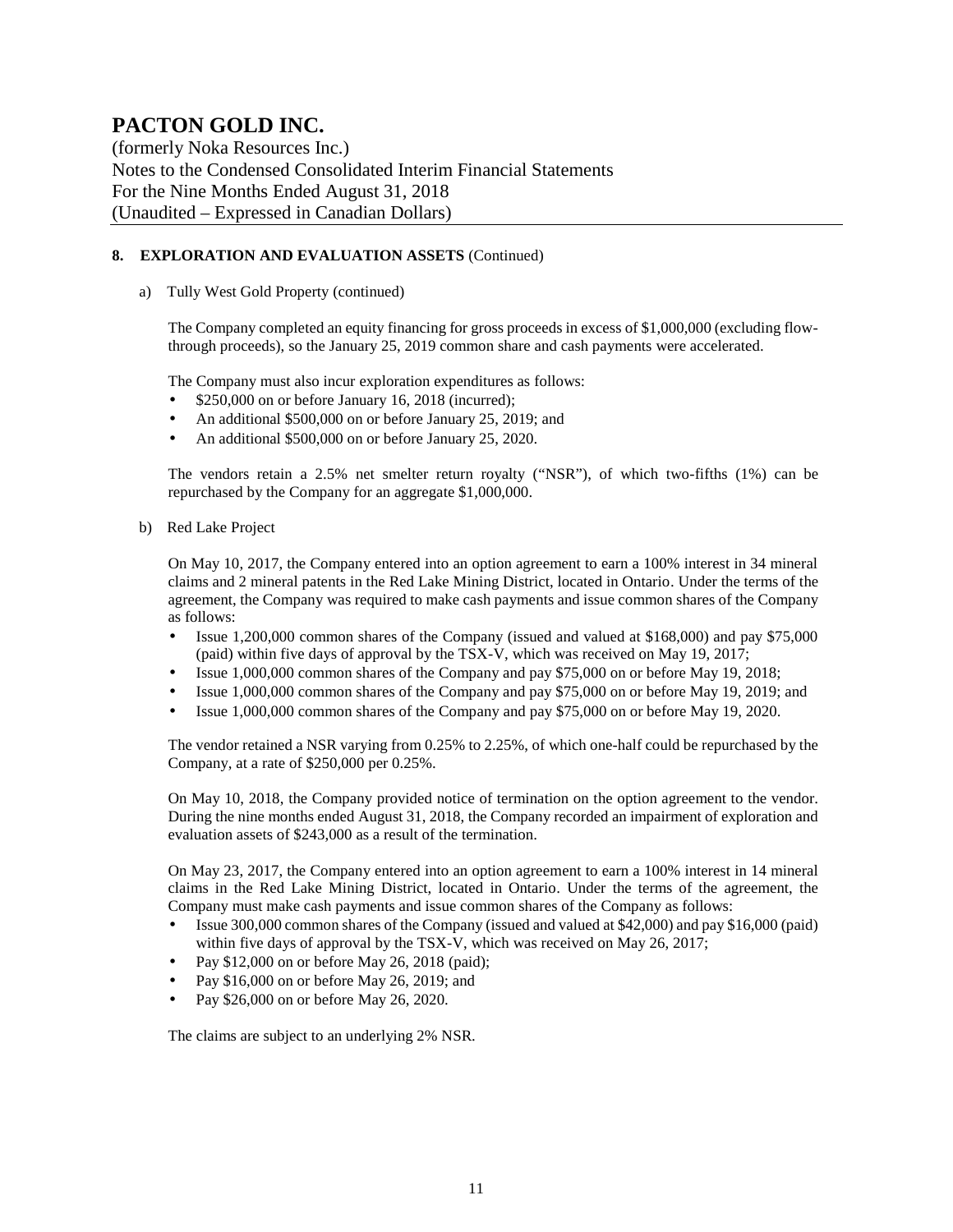(formerly Noka Resources Inc.) Notes to the Condensed Consolidated Interim Financial Statements For the Nine Months Ended August 31, 2018 (Unaudited – Expressed in Canadian Dollars)

#### **8. EXPLORATION AND EVALUATION ASSETS** (Continued)

b) Red Lake Project (continued)

On May 23, 2017, and as amended November 23, 2017 and June 14, 2018, the Company entered into an additional option agreement to earn a 100% interest in 30 additional mineral claims in the Red Lake Mining District, located in Ontario. Under the terms of the agreement, the Company must make cash payments and issue common shares of the Company as follows:

- Issue 2,500,000 common shares of the Company within five days of approval by the TSX-V, which was received on May 26, 2017 (issued and valued at \$350,000);
- Pay \$20,000 on or before June 30, 2018 (paid);
- Pay \$80,000 on or before January 31, 2019; and
- Pay \$150,000 on or before May 26, 2019.

The vendors retain a 2.5% NSR, of which two-fifths (1%) can be repurchased by the Company for \$1,500,000.

c) Birch Gold Project

On March 10, 2017, the Company entered into an option agreement to earn a 100% interest in the Birch Gold Property, located in Ontario. Under the terms of the agreement, the Company was required to make cash payments and issue common shares of the Company as follows:

- Issue 900,000 common shares of the Company within five days of approval by the TSX-V, which was received on March 22, 2017 (issued and valued at \$81,000);
- Pay \$75,000 by April 21, 2017 (paid);
- Issue 900,000 common shares of the Company and pay \$75,000 on or before March 22, 2018;
- Issue 900,000 common shares of the Company and pay \$75,000 on or before March 22, 2019;
- Issue 900,000 common shares of the Company and pay \$75,000 on or before March 22, 2020; and
- Issue 900,000 common shares of the Company and pay \$75,000 on or before March 22, 2021.

The Company was also required to incur exploration expenditures as follows:

- \$150,000 on or before March 22, 2018;
- An additional \$300,000 on or before March 22, 2019;
- An additional \$350,000 on or before March 22, 2020; and
- An additional \$500,000 on or before March 22, 2021.

The property was subject to a 2% NSR.

On March 10, 2017, the Company entered into an option agreement to earn a 100% interest in the Uchi Gold Property, located in Ontario. Under the terms of the agreement, the Company was required to make cash payments and issue common shares of the Company as follows:

- Issue 250,000 common shares of the Company within five days of approval by the TSX-V, which was received on March 22, 2017 (issued and valued at \$22,500);
- Pay \$15,000 by April 21, 2017 (paid);
- Issue 250,000 common shares of the Company and pay \$15,000 on or before March 22, 2018;
- Issue 250,000 common shares of the Company and pay \$15,000 on or before March 22, 2019;
- Issue 250,000 common shares of the Company and pay \$15,000 on or before March 22, 2020; and
- Issue 250,000 common shares of the Company and pay \$15,000 on or before March 22, 2021.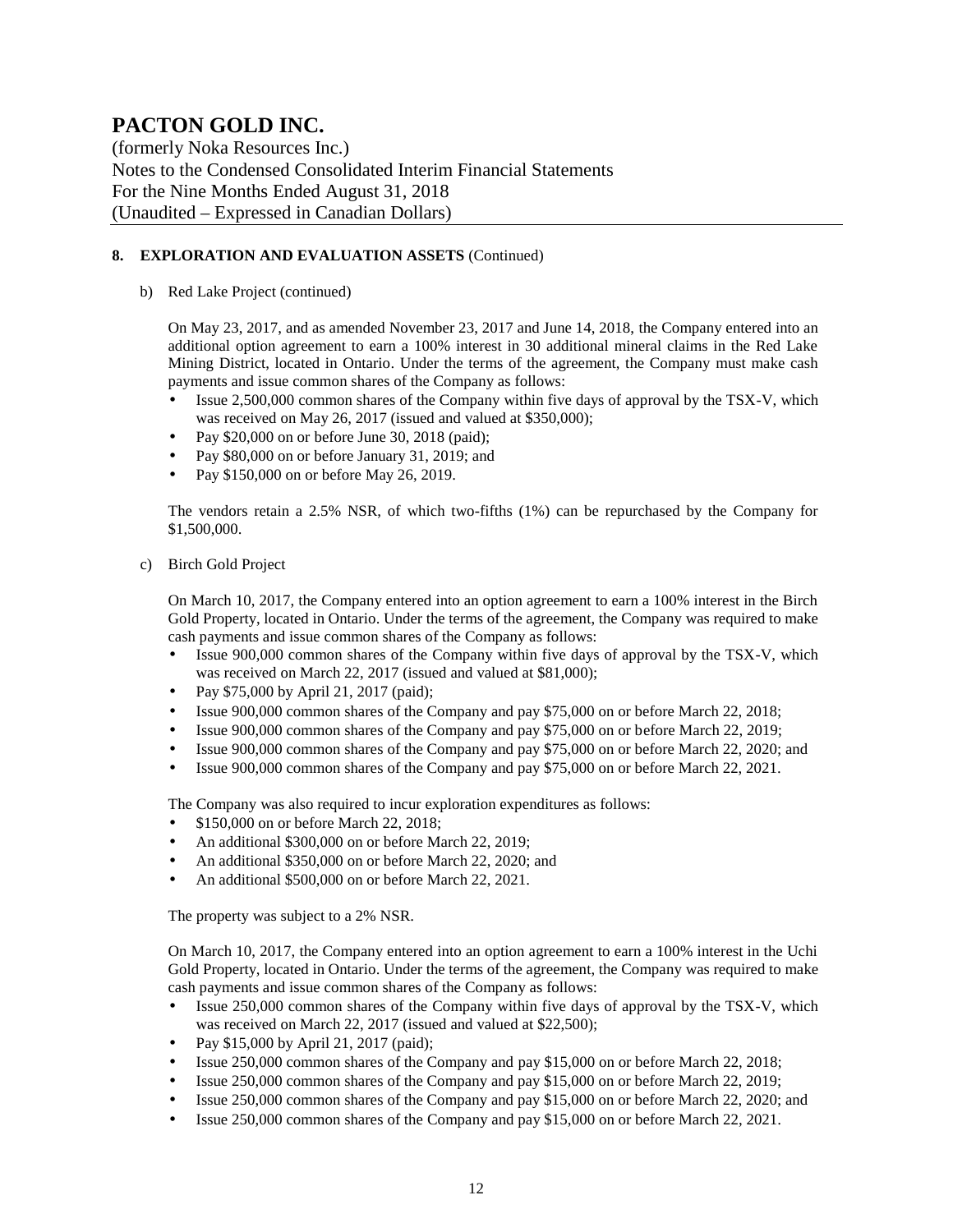(formerly Noka Resources Inc.) Notes to the Condensed Consolidated Interim Financial Statements For the Nine Months Ended August 31, 2018 (Unaudited – Expressed in Canadian Dollars)

#### **8. EXPLORATION AND EVALUATION ASSETS** (Continued)

c) Birch Gold Project (continued)

The vendor retained a 2.5% NSR, of which two-fifths (1%) could be repurchased by the Company for an aggregate \$1,000,000 within 180 days of a public announcement of a positive feasibility study on the project.

The Company determined it would not make the option payments due March 22, 2018. An impairment charge of \$211,820 was recognized in net loss for the year ended November 30, 2017.

d) Lincoln Property

On April 21, 2016, and as amended June 15, 2016, the Company entered into an option agreement to acquire a 100% interest in the Lincoln Property, a lithium project in Nevada. Consideration for the option is as follows:

- Issue 1,500,000 common shares to the optionor upon acceptance of the transaction by the TSX-V (issued on July 4, 2016 and valued at \$195,000); and
- Cash payment of \$50,000 within five days of acceptance by the TSX-V (paid).

At November 30, 2016, the Company determined that the value of the property was impaired. The property was written down to \$100,000. On January 1, 2017, and as amended on July 11, 2017 and March 14, 2018, the Company reached an agreement to sell the property for \$100,000. The sale price was amended to \$40,000 on May 29, 2018 and payment was received.

e) Duxbury Property

On June 28, 2016, and as amended March 10, 2017, the Company entered into an option agreement to acquire a 100% interest in the Duxbury Property, a lithium project in Quebec. Consideration for the option was the issuance of 1,000,000 common shares to the optionor within five days of acceptance of the transaction by the TSX-V (issued on July 5, 2016 and valued at \$130,000).

The vendor retains a 2% NSR, of which the Company may repurchase one-half (1%) for \$1,000,000.

At November 30, 2017, the Company determined it would not continue exploration of the Duxbury Property. An impairment charge of \$150,448 was recognized in net loss for the year ended November 30, 2017.

f) Carpenter Lake

On May 28, 2013, the Company entered into an agreement to acquire a 100% interest in 34 mineral claims located in the Athabasca Basin Region of northern Saskatchewan. Consideration for the acquisition was the issuance of 200,000 common shares (issued and valued at \$380,000). The Company paid a finder's fee of 10,000 common shares (issued and valued at \$19,000).

The property is subject to a 5% NSR. The NSR may be reduced to a minimum of 2% at the option of either the vendors or the Company in exchange for the issuance of 100,000 common shares for each percentage point bought back (the "Royalty Buyback").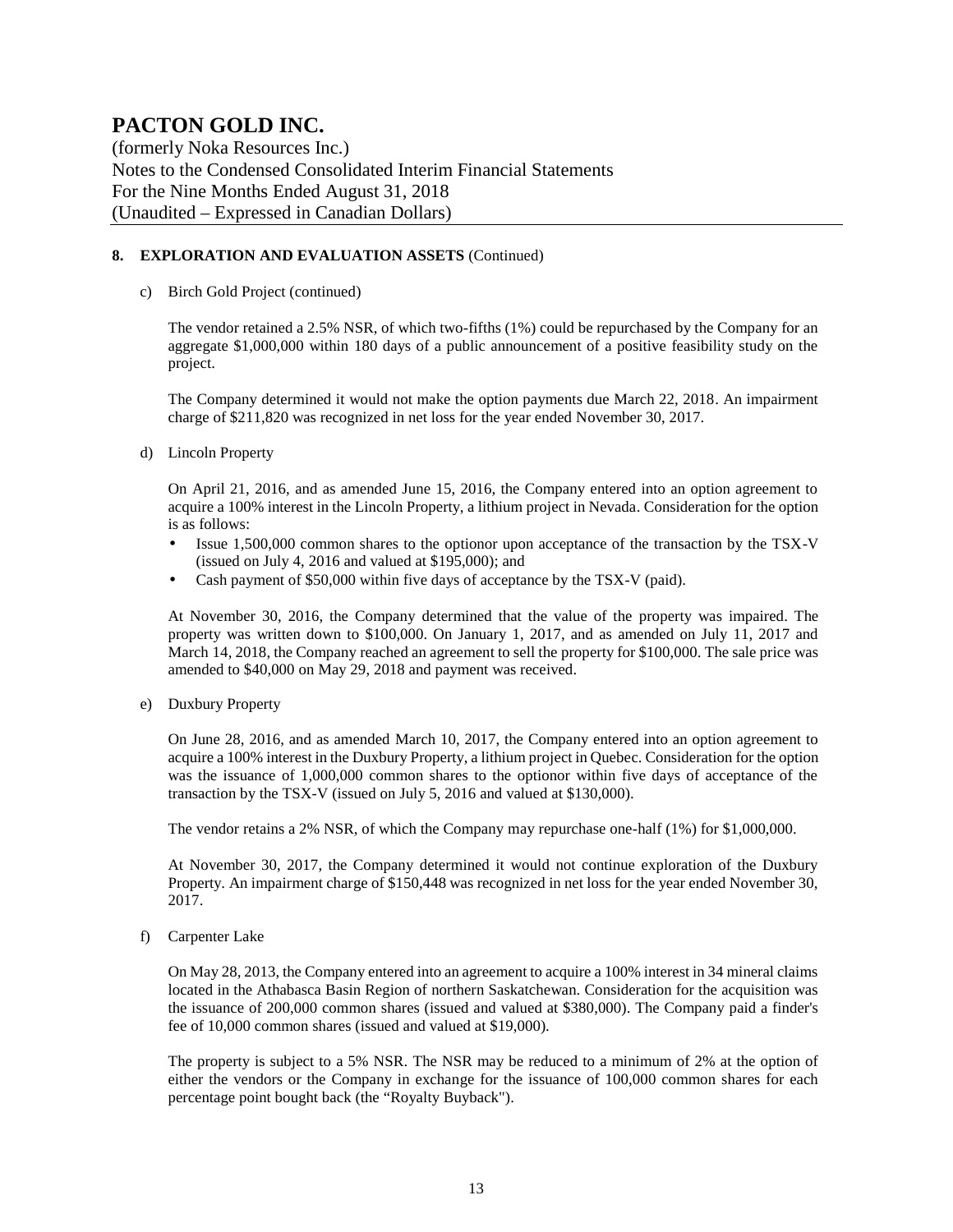(formerly Noka Resources Inc.) Notes to the Condensed Consolidated Interim Financial Statements For the Nine Months Ended August 31, 2018 (Unaudited – Expressed in Canadian Dollars)

#### **8. EXPLORATION AND EVALUATION ASSETS** (Continued)

f) Carpenter Lake (continued)

Pursuant to an amending agreement dated June 21, 2013, the Company agreed to file a National Instrument 43-101 ("NI 43-101") Report on or before July 1, 2014 as a condition for approval from the TSX-V to exercise the Royalty Buyback. Failure to receive approval gives the vendors of the property the right to purchase the property for the sum of \$200,000 commencing July 1, 2014 for a period of 180 days.

On January 13, 2014, the Company granted an option to Alpha Exploration Inc. (TSX-V: AEX) ("Alpha") to earn a 60% interest in the Company's Clearwater/Carpenter Lake Property. Under the terms of the agreement, Alpha must make cash and share payments as follows:

- Cash payment of \$12,500 upon approval of the agreement by the TSX-V (received);
- Issuance of 100,000 common shares within 10 days of approval by the TSX-V (received and valued at \$59,000);
- Cash payment of \$12,500 and issuance of 100,000 common shares on the first anniversary of approval by the TSX-V:
- Cash payment of \$12,500 and issuance of 100,000 common shares on the second anniversary of approval by the TSX-V; and
- Cash payment of \$12,500 and issuance of 100,000 common shares on the third anniversary of approval by the TSX-V.

Alpha must also incur a total of \$1,250,000 in exploration expenditures on the property as follows:

- \$250,000 by the first anniversary of approval by the TSX-V;
- A further \$250,000 by the second anniversary of approval by the TSX-V; and
- A further \$750,000 by the third anniversary of approval by the TSX-V.

On November 6, 2014, Alpha provided the Company with its Notice of Exercise on the option to earn a 60% interest in the Clearwater/Carpenter Lake Property. The Company received the \$37,500 in cash payments due from the first through third anniversaries and the 300,000 common shares (valued at \$27,000). A joint venture was formed between Alpha (60%) and Pacton (40%) for the further development of the property, with Alpha serving as the operator.

Presently, the property is subject to a 2% NSR, which is owed to the original vendors (the "Underlying NSR"). The Underlying NSR rate was reduced from 5% to 2% by Pacton through the issuance of 300,000 common shares of the Company on October 27, 2014 (valued at \$90,000).

At November 30, 2016, the Company determined that the value of the property was impaired due to a lack of recent exploration work by Alpha (now ALX). The property was written down to \$226,000, which is based on the Company's estimated percentage of the property. Management intends to further explore the property either on its own or in partnership with ALX.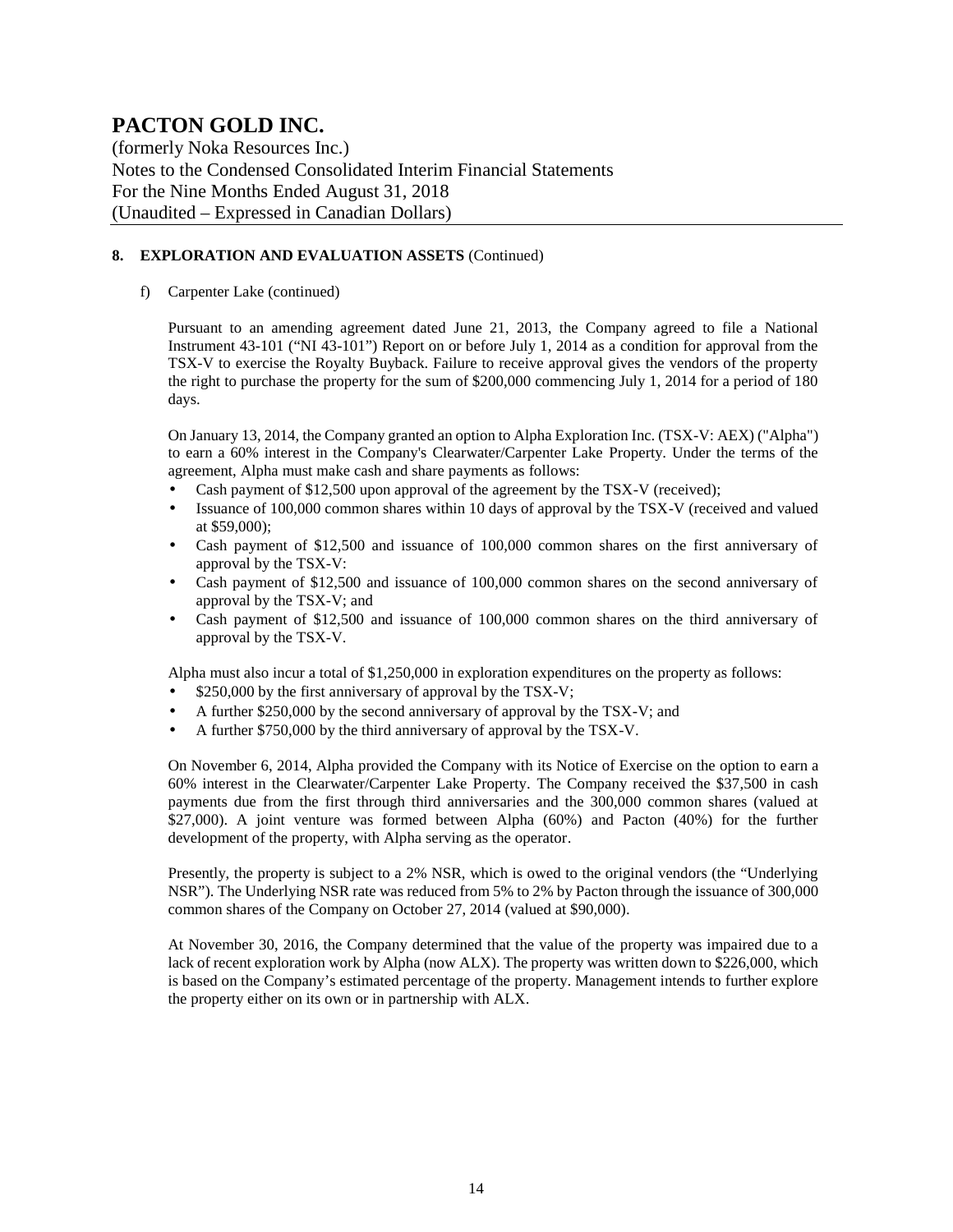(formerly Noka Resources Inc.) Notes to the Condensed Consolidated Interim Financial Statements For the Nine Months Ended August 31, 2018 (Unaudited – Expressed in Canadian Dollars)

#### **8. EXPLORATION AND EVALUATION ASSETS** (Continued)

#### g) Corning Creek

On April 20, 2011, and as amended December 31, 2011, the Company entered into an option agreement to acquire a 100% interest in the mineral claims comprising the Corning Creek Property, except for mineral claim 831925, subject to a 2% NSR. Consideration for the option was as follows:

- Cash payment of \$35,000 (paid) within 10 days of the Company's shares being listed on the TSX-V (July 17, 2012); and
- Issue 20,000 common shares (issued and valued at \$40,000).

The Company had the sole and exclusive option to purchase the NSR at a purchase price of \$1,000,000 for each percentage point bought back during the five-year period commencing from the date upon which the property is put into commercial production.

On June 29, 2011, the Company entered into an option agreement to earn a 100% interest in mineral claim 831925, which forms part of the Corning Creek Property. Consideration for the option was a cash payment of \$5,000 (paid) within 10 days of the Company's shares being listed on the TSX-V.

The option agreement was subject to a 3% NSR. The Company could acquire the first 2% of the NSR by paying \$500,000 for each percentage point bought back. The final 1% could be purchased, for a negotiated amount, after commercial production commences.

During the year ended November 30, 2014, the Corning Creek Property was deemed to be impaired and written down to \$1. During the year ended November 30, 2017, the Corning Creek Property was written down to \$nil.

h) Pilbara Project

#### **CTTR Gold Pty. Ltd. ("CTTR")**

On March 28, 2018, the Company entered into a share purchase agreement to acquire 100% of the issued and outstanding shares of CTTR, an Australian proprietary limited company. CTTR holds applications to nine tenement licenses for a mineral property group in the Pilbara Region of Western Australia.

Under the terms of the share purchase agreement, the Company can acquire 100% of the issued and outstanding shares of CTTR by:

- Paying a \$25,000 non-refundable deposit (paid);
- Paying \$75,000 (paid) and issuing 916,666 common shares (issued and valued at \$238,333) of the Company and 458,333 share purchase warrants (issued and valued at \$64,545). Each warrant is exercisable into one additional common share of the Company for a period of 18 months from the date of issue at a price of \$0.45, upon acceptance of the transaction by the TSX-V (issued on March 29, 2018); and
- Paying \$50,000 (paid) and issuing 416,666 common shares (issued and valued at \$270,833) of the Company and 208,333 share purchase warrants (issued and valued at \$72,034). Each warrant is exercisable into one additional common share of the Company for a period of 18 months from the date of issue at a price to be determined at the date of grant, upon the grant of at least six exploration licenses.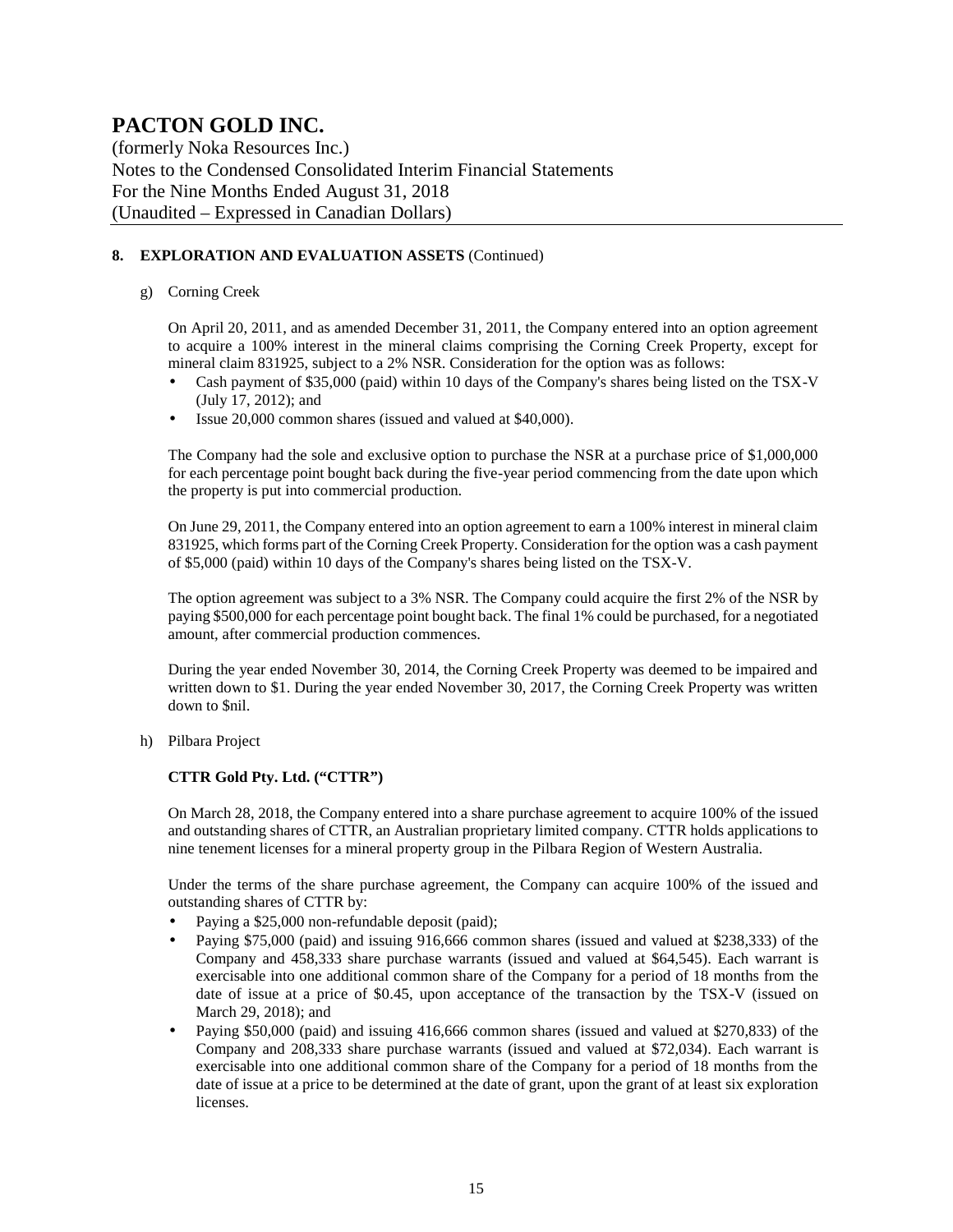(formerly Noka Resources Inc.) Notes to the Condensed Consolidated Interim Financial Statements For the Nine Months Ended August 31, 2018 (Unaudited – Expressed in Canadian Dollars)

#### **8. EXPLORATION AND EVALUATION ASSETS** (Continued)

h) Pilbara Project (continued)

#### **Arrow (Pilbara) Pty. Ltd. ("Arrow Pilbara")**

On May 11, 2018, the Company entered into a share purchase and option agreement whereby the Company can earn up to an 80% interest in Arrow Pilbara, an Australian proprietary limited exploration company. Arrow Pilbara holds two granted tenement licenses and two applications for licenses in the Pilbara Region of Western Australia. Under the terms of the agreement, the Company was required to make cash payments and issue common shares and common share purchase warrants of the Company to acquire a 51% interest in Arrow Pilbara as follows:

• Issue 1,086,957 common shares (issued and valued at \$695,652) and 1,086,957 common share purchase warrants (issued and valued at \$583,761) exercisable into one share at \$0.35 for three years and pay \$500,000 (paid \$300,000, with remaining due upon grant of applications).

To acquire a further 29% interest in Arrow Pilbara, the Company is required to:

• Pay \$250,000 or an equivalent number of common shares based on the five-day trailing volumeweighted average price at the time of issue, subject to a floor price of no lower than \$0.19 per common share.

The vendor retains a right to explore for, mine and extract lithium, caesium and tantalum from the property.

A discovery bonus of \$500,000 cash is payable if the Company reports a NI 43-101-defined "measured mineral resource" or "inferred mineral resource" of at least 100,000 ounces of gold on the property.

On August 22, 2018, the Company entered into a share purchase agreement to acquire the remaining ownership interest in Arrow Pilbara. Under the terms of the agreement, the Company will acquire the remaining 49% ownership interest in Arrow Pilbara that it does not already own by paying \$1,000,000 and issuing to Arrow Minerals 2,000,000 common shares.

#### **Drummond East Pty. Ltd. ("Drummond East")**

On August 16, 2018, the Company entered into a share purchase agreement to acquire a 100% interest in Drummond East, an arm's length Australian exploration company wholly owned by Impact Minerals Ltd. ("Impact"). Drummond East holds seven granted tenement licenses in the Pilbara Region of Western Australia.

Under the terms of the agreement, the Company will pay Impact a total of \$350,000 (of which \$100,000) is paid at August 31, 2018) and issue to Impact 2,125,000 common shares of the Company.

In addition, the Company will pay a bonus to Impact of \$500,000 if the Company publishes measured, indicated or inferred gold resources of more than 250,000 ounces on the property. The Company will grant Impact a 2% NSR in respect of the property on standard industry terms to be agreed between the parties. The parties agree that the Company shall, at all times, retain an exclusive and unlimited right to purchase 50% of the NSR back from Impact for \$500,000.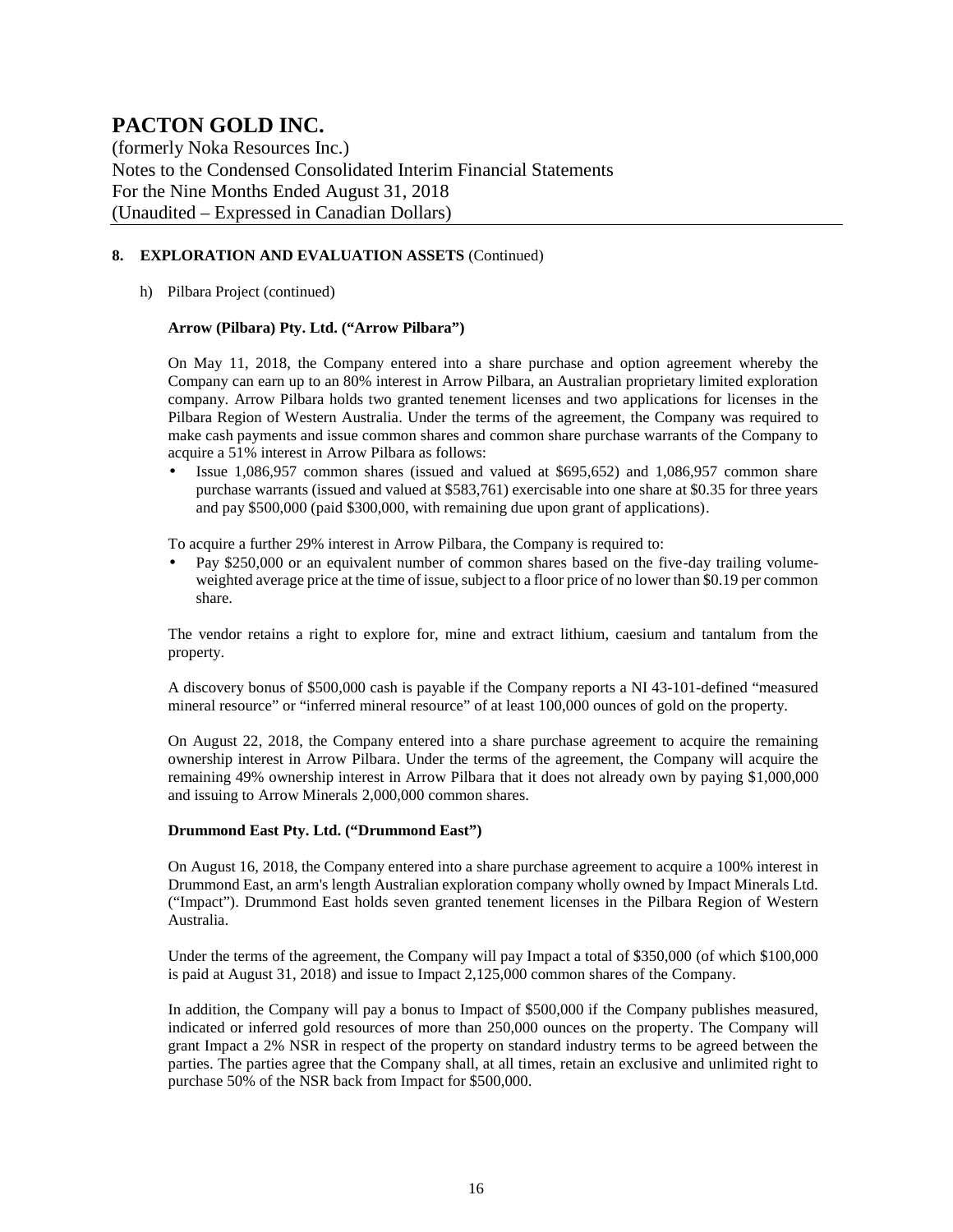(formerly Noka Resources Inc.) Notes to the Condensed Consolidated Interim Financial Statements For the Nine Months Ended August 31, 2018 (Unaudited – Expressed in Canadian Dollars)

#### **8. EXPLORATION AND EVALUATION ASSETS** (Continued)

#### h) Pilbara Project (continued)

#### **Friendly Creek**

On August 3, 2018, the Company entered into a tenement sale agreement to acquire 100% of the Friendly Creek exploration license and mining leases in the Pilbara Region of Western Australia.

Under the terms of the agreement, the Company will purchase a 100% interest in Friendly Creek by paying the vendors a total of \$25,000 and issuing to the vendors 2,500,000 common shares of the Company.

#### **Yandicoogina and Boodalyerrie**

On August 7, 2018, the Company entered into a binding letter of intent ("LOI") to acquire 100% of both the Yandicoogina and Boodalyerrie exploration licences and mining leases from Gardner Mining Pty. Ltd. ("Gardner Mining"), an Australian proprietary limited exploration company.

Under the terms of the LOI, which will be formalized by a definitive agreement among the parties, the Company will purchase a 100% ownership interest in projects by paying Gardner Mining \$25,000 and issuing to Gardner Mining 3,000,000 common shares of the Company.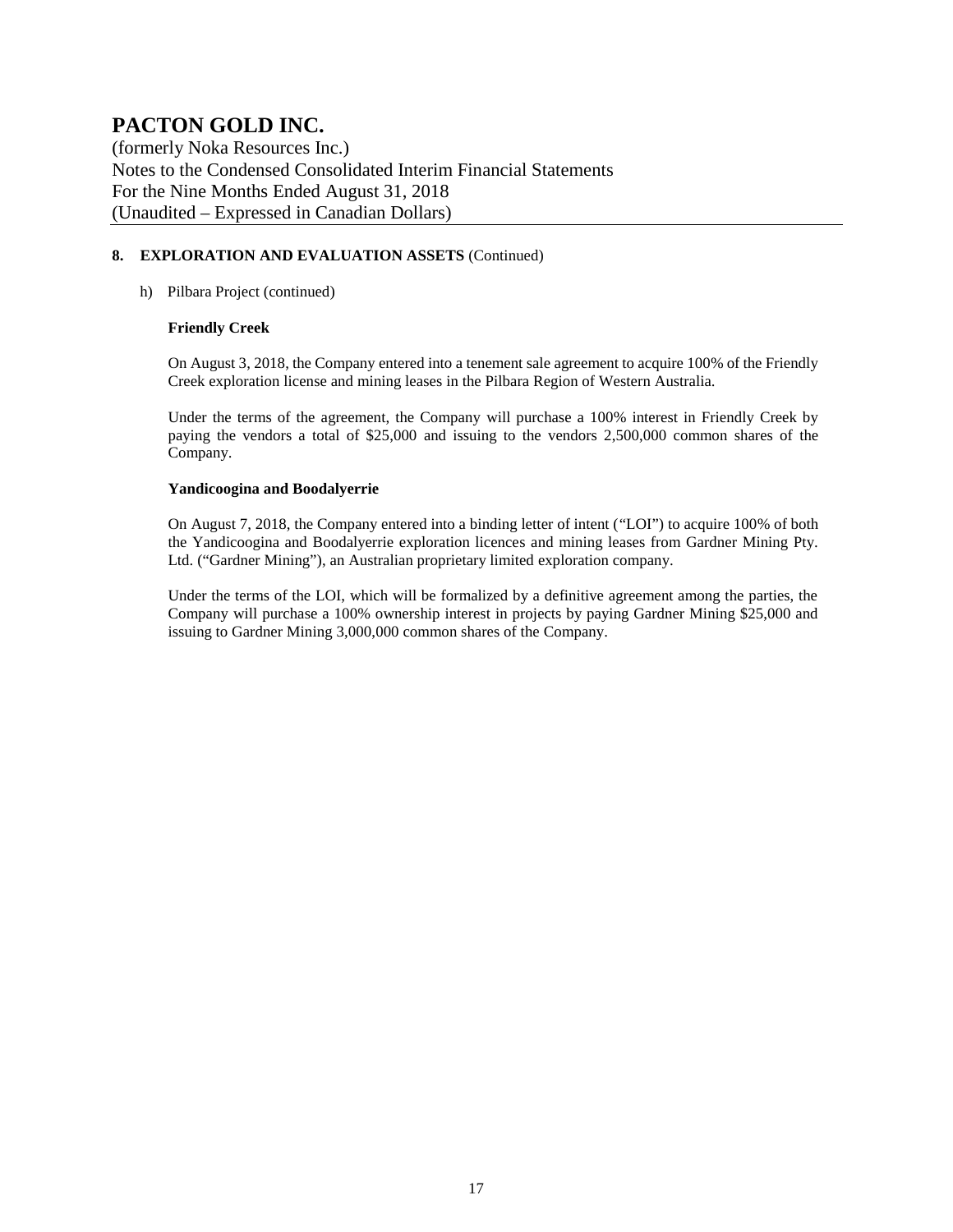(formerly Noka Resources Inc.) Notes to the Condensed Consolidated Interim Financial Statements For the Nine Months Ended August 31, 2018 (Unaudited – Expressed in Canadian Dollars)

#### **8. EXPLORATION AND EVALUATION ASSETS** (Continued)

|                                   | <b>Tully West</b>        | <b>Red Lake</b>          | <b>Birch</b> | Lincoln                  | <b>Duxbury</b>           | <b>Carpenter Lake</b> | <b>Corning Creek</b> | Pilbara                         | <b>Total</b>    |
|-----------------------------------|--------------------------|--------------------------|--------------|--------------------------|--------------------------|-----------------------|----------------------|---------------------------------|-----------------|
| Balance, November 30, 2016        |                          | \$                       |              | 100,000                  | 150,448                  | 226,000               | \$                   | $\mathbf{\$}$<br>$\blacksquare$ | 476,449<br>-\$  |
| <b>Property Acquisition Costs</b> |                          |                          |              |                          |                          |                       |                      |                                 |                 |
| Acquisition and option payments   | 142,000                  | 651,000                  | 193,500      |                          |                          |                       |                      |                                 | 986,500         |
| Claim costs                       | 313                      | $\overline{\phantom{a}}$ |              | $\overline{\phantom{a}}$ | ٠                        |                       |                      |                                 | 313             |
| <b>Total Acquisition Costs</b>    | 142,313                  | 651,000                  | 193,500      |                          |                          |                       |                      | $\sim$                          | 986,813         |
| <b>Property Exploration Costs</b> |                          |                          |              |                          |                          |                       |                      |                                 |                 |
| Assays                            | 15,285                   |                          |              |                          |                          |                       |                      |                                 | 15,285          |
| Camp and other                    |                          |                          | 3,000        |                          |                          |                       |                      |                                 | 3,000           |
| Drilling                          | 241,807                  |                          |              |                          |                          |                       |                      |                                 | 241,807         |
| Geological                        | 106,488                  | 126,813                  | 15,320       |                          |                          |                       |                      |                                 | 248,621         |
| <b>Total Exploration Costs</b>    | 363,580                  | 126,813                  | 18,320       |                          |                          |                       |                      |                                 | 508,713         |
| <b>Impairment</b>                 | $\overline{\phantom{a}}$ | $\overline{\phantom{a}}$ | (211, 820)   | $\overline{\phantom{a}}$ | (150, 448)               |                       | (1)                  |                                 | (362, 269)      |
| <b>Balance, November 30, 2017</b> | 505,893                  | 777,813                  |              | 100,000                  | $\blacksquare$           | 226,000               |                      |                                 | 1,609,706       |
| <b>Property Acquisition Costs</b> |                          |                          |              |                          |                          |                       |                      |                                 |                 |
| Acquisition and option payments   | 1,373,000                | 32,000                   |              | (40,000)                 |                          |                       |                      | 3,962,583                       | 5,327,583       |
| Claim costs                       | 260                      |                          |              |                          |                          |                       |                      |                                 | 260             |
|                                   |                          |                          |              |                          |                          |                       |                      |                                 |                 |
| <b>Total Acquisition Costs</b>    | 1,373,260                | 32,000                   |              | (40,000)                 | $\overline{\phantom{a}}$ |                       |                      | 3,962,583                       | 5,327,843       |
| <b>Property Exploration Costs</b> |                          |                          |              |                          |                          |                       |                      |                                 |                 |
| Geological                        | 5,750                    | 58,750                   |              |                          |                          |                       |                      | 25,703                          | 90,203          |
| <b>Total Exploration Costs</b>    | 5,750                    | 58,750                   |              |                          |                          |                       |                      | 25,703                          | 90,203          |
| <b>Impairment</b>                 |                          | (243,000)                |              | (60,000)                 |                          |                       |                      |                                 | (303,000)       |
| Balance, August 31, 2018          | 1,884,903<br>\$          | 625,563                  |              | \$                       | \$                       | 226,000               | \$<br>$\blacksquare$ | 3,988,286<br>-\$                | 6,724,752<br>\$ |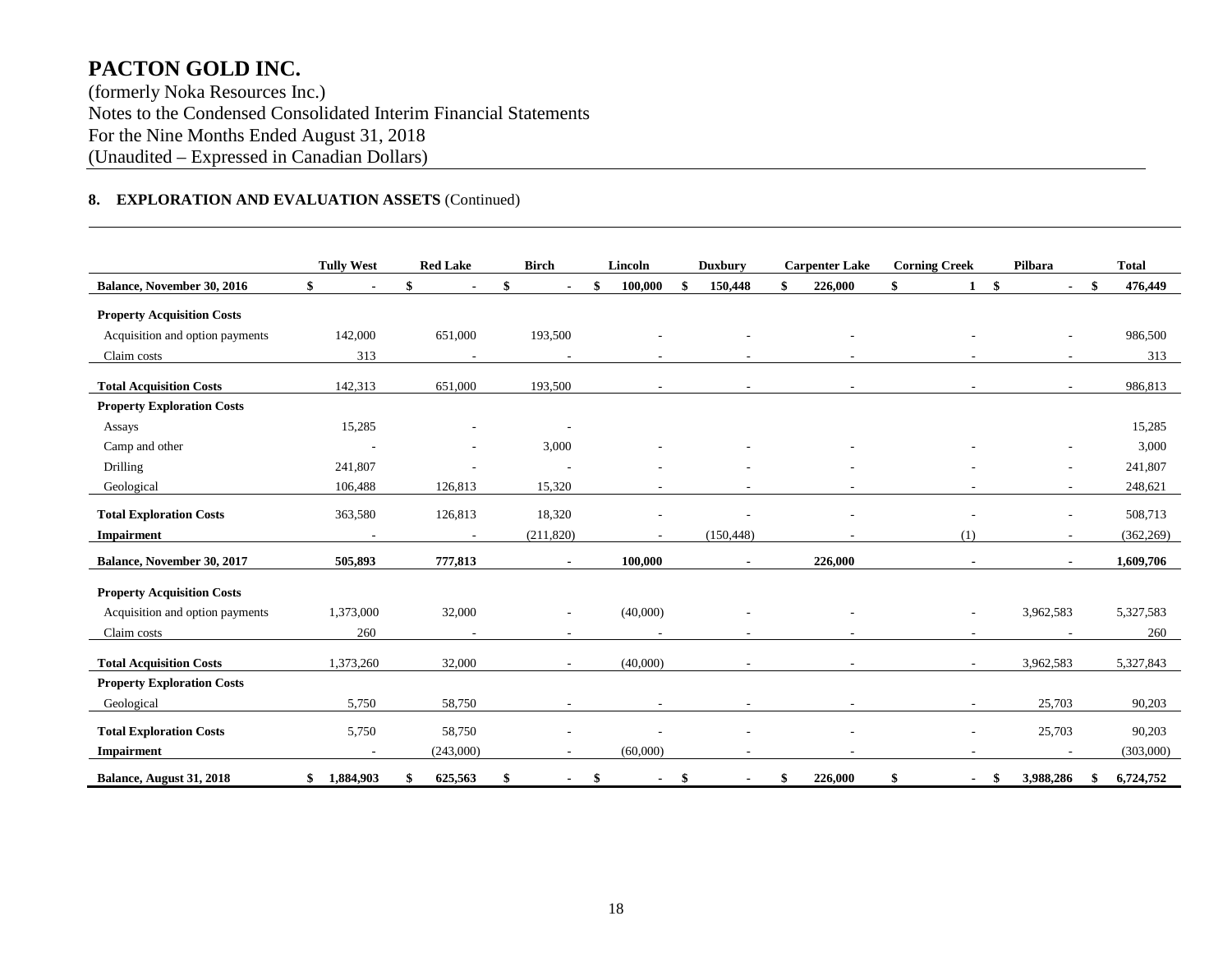(formerly Noka Resources Inc.) Notes to the Condensed Consolidated Interim Financial Statements For the Nine Months Ended August 31, 2018 (Unaudited – Expressed in Canadian Dollars)

#### **9. LOAN PAYABLE**

At August 31, 2018, the Company had a loan payable of \$204,362 (November 30, 2017 - \$nil). The loan was unsecured and without interest or stated terms of repayment. Subsequent to August 31, 2018, the loan was forgiven as part of the completion of the 100% acquisition of Arrow Pilbara.

#### **10. FLOW-THROUGH SHARES**

During the nine months ended August 31, 2018, the Company incurred \$580 (2017 - \$nil) for Part XII.6 tax and other provincial taxes in relation to its December 2016 flow-through share financing.

At August 31, 2018, the Company had no remaining commitment to incur exploration expenditures in relation to its December 29, 2016 flow-through share financing.

#### **11. CAPITAL STOCK**

a) Authorized

Unlimited number of common voting shares without par value

b) Issued

#### **During the nine months ended August 31, 2018**

On January 25, 2018, the Company issued 1,300,000 common shares valued at \$390,000 for the Tully West Project (note 8(a)).

On March 29, 2018, the Company issued 916,666 common shares valued at \$238,333 for the Pilbara Project (note 8(h)). The Company also issued 156,250 common shares valued at \$40,625 as a finder's fee on the transaction.

On March 31, 2018, the Company issued 1,833,333 common shares valued at \$540,833 of the Company to a vendor of the Company to settle accounts payable of \$550,000. The Company recorded a gain on settlement of accounts payable of \$9,167.

On May 9, 2018, the Company closed a private placement for gross proceeds of \$5,550,500. The Company issued 24,132,609 units at a price of \$0.23 per unit. Each unit consists of one common share and one share purchase warrant. Each warrant entitles the holder to acquire one common share at a price of \$0.35 for a period of three years from the date of issuance. The Company paid finders' fees of \$331,346 and issued 1,096,056 agent warrants with a value of \$295,568 (note 11(d)).

On May 22, 2018, the Company issued 1,086,957 common shares valued at \$695,652 for the Pilbara Project (note 8(h)). The Company also issued 227,941 common shares valued at \$145,882 as a finder's fee on the transaction.

On July 24, 2018, the Company issued 1,300,000 common shares valued at \$793,000 for the Tully West Project (note 8(a)).

On August 8, 2018, the Company issued 416,666 common shares valued at \$270,833 for the Pilbara Project (note 8(h)).

The Company received \$425,900 on the exercise of 3,169,000 stock options. The Company transferred \$264,724, the value of the stock options, from the share-based payment reserve to capital stock upon exercise of the options. The average share price was \$0.63 when the stock options were exercised.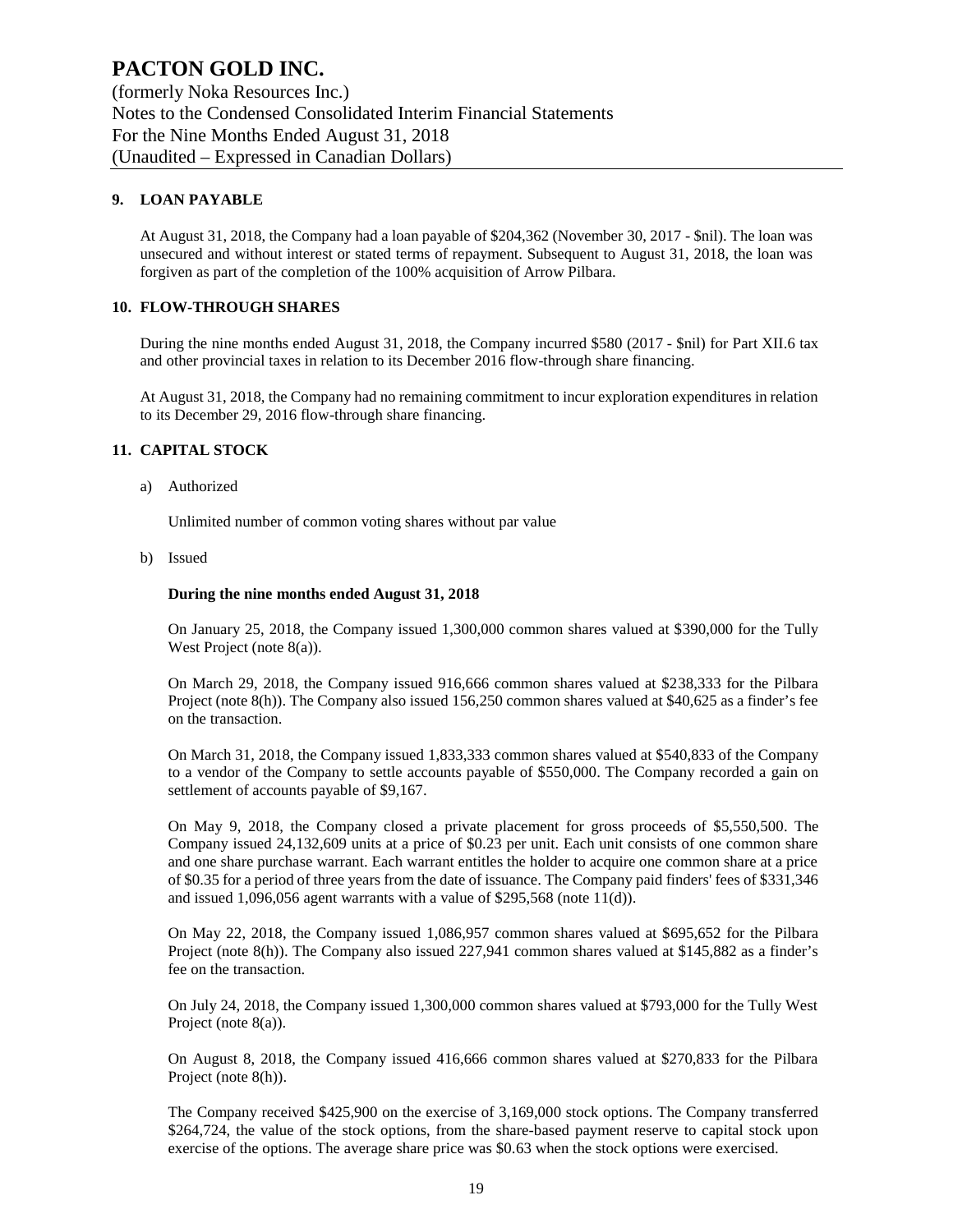#### **11. CAPITAL STOCK** (Continued)

b) Issued (continued)

The Company received \$1,226,720 on the exercise of 5,321,160 warrants. There was no value of the warrants transferred from the share-based payment reserve to capital stock upon exercise of the warrants.

The Company received \$25,179 on the exercise of 209,827 agent warrants. The Company transferred \$25,988, the value of the agent warrants, from the share-based payment reserve to capital stock upon exercise of the agent warrants.

#### **During the year ended November 30, 2017**

On December 29, 2016, the Company closed a private placement and issued 4,100,000 flow-through common shares at a price of \$0.05 per share for gross proceeds of \$205,000. The Company paid cash share issue costs of \$2,375.

On January 25, 2017, the Company issued 1,300,000 common shares valued at \$117,000 for the Tully West Project (note 8(a)).

On March 23, 2017, the Company issued 392,857 common shares valued at \$35,357 to companies controlled by a current and a former officer of the Company to settle accounts payable of \$27,500. The Company recorded a loss on settlement of accounts payable of \$7,857.

On March 23, 2017, the Company issued 1,150,000 common shares valued at \$103,500 for the Birch Gold Project (note 8(c)).

On April 18, 2017, the Company closed a private placement and issued 7,228,571 common shares at a price of \$0.07 per share for gross proceeds of \$506,000. The Company issued 28,000 common shares, paid cash share issue costs of \$3,290 and paid \$14,770 in cash as finder's fees.

On May 23, 2017 and May 29, 2017, the Company issued 4,000,000 common shares valued at \$560,000 for the Red Lake Project (note 8(b)).

The Company received \$108,550 on the exercise of 1,108,000 stock options. The Company transferred \$75,589, the value of the stock options, from the share-based payment reserve to capital stock upon exercise of the options. The average share price was \$0.12 when the stock options were exercised.

The Company received \$102,720 on the exercise of 428,000 warrants. There was no value of the warrants transferred from the share-based payment reserve to capital stock upon exercise of the warrants.

The Company received \$20,630 on the exercise of 171,920 agent warrants. The Company transferred \$20,195, the value of the agent warrants, from the share-based payment reserve to capital stock upon exercise of the agent warrants.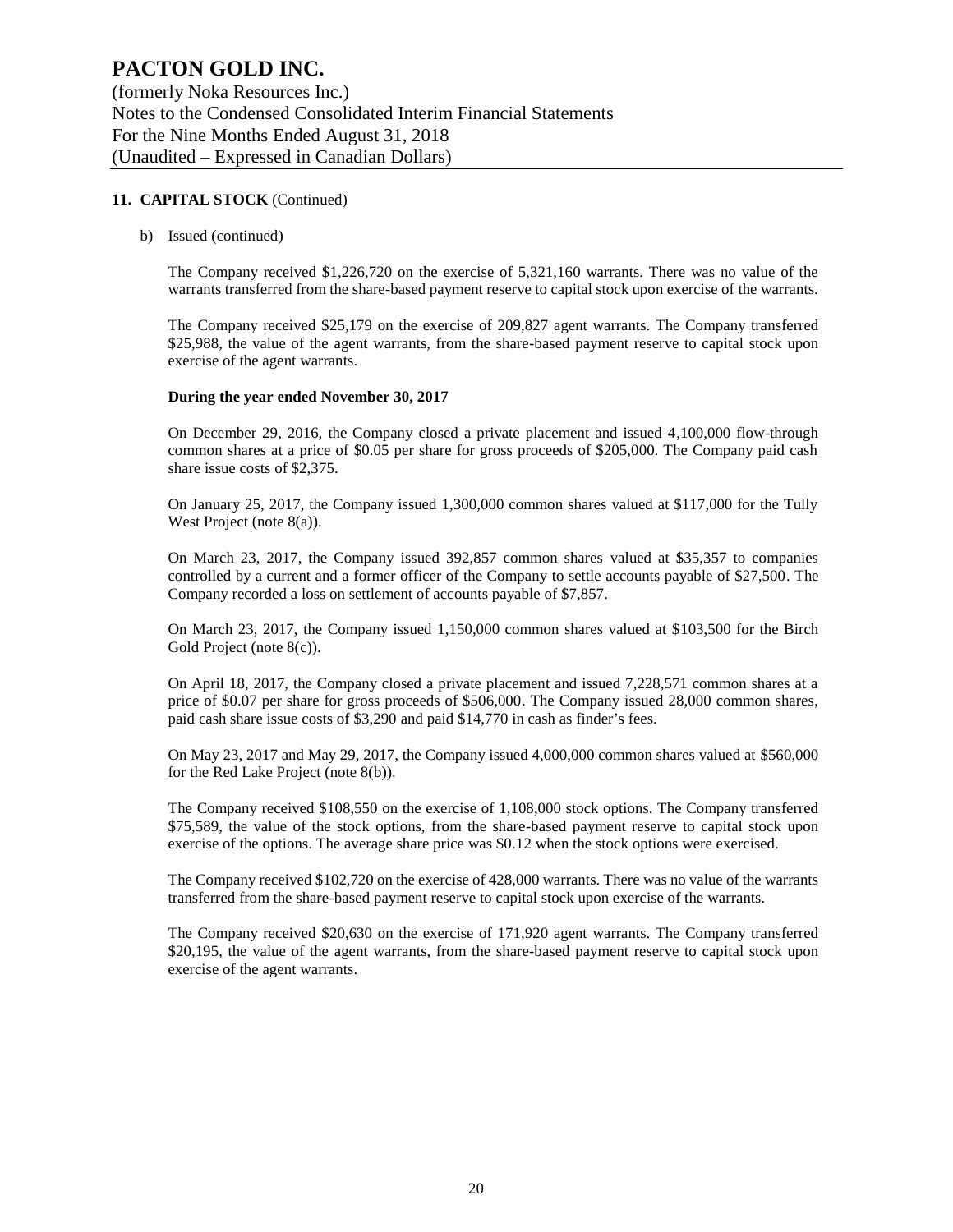#### **11. CAPITAL STOCK** (Continued)

#### c) Warrants

Warrant transactions and the number of warrants outstanding are summarized as follows:

|                                  | <b>Nine Months Ended</b><br><b>August 31, 2018</b> |                                              | <b>Year Ended</b><br><b>November 30, 2017</b> |                                              |
|----------------------------------|----------------------------------------------------|----------------------------------------------|-----------------------------------------------|----------------------------------------------|
|                                  | Number of<br>Warrants                              | Weighted<br>Average<br><b>Exercise Price</b> | Number of<br>Warrants                         | Weighted<br>Average<br><b>Exercise Price</b> |
| Outstanding, beginning of period | 5,411,333                                          | \$ 0.24                                      | 5,839,333                                     | \$0.24                                       |
| Granted                          | 25,886,232                                         | \$0.36                                       |                                               |                                              |
| Exercised                        | (5, 111, 333)                                      | \$0.24                                       | (428,000)                                     | \$0.24                                       |
| Expired                          | (300,000)                                          | \$0.24                                       |                                               |                                              |
| Outstanding, end of period       | 25,886,232                                         | \$0.36                                       | 5,411,333                                     | \$ 0.24                                      |

The following warrants were outstanding and exercisable:

| <b>Expiry Date</b> | Weighted Average<br><b>Remaining Contractual</b><br>Life in Years | <b>Exercise Price</b> | <b>August 31, 2018</b> |
|--------------------|-------------------------------------------------------------------|-----------------------|------------------------|
| February 8, 2020   | 1.44                                                              | \$0.97                | 208,333                |
| May 29, 2020       | 1.58                                                              | \$ 0.45               | 458,333                |
| May 9, 2021        | 2.69                                                              | \$0.35                | 24,132,609             |
| May 22, 2021       | 2.73                                                              | \$0.35                | 1,086,957              |
|                    | 2.66                                                              |                       | 25,886,232             |

#### d) Agent warrants

Agent warrant transactions and the number of warrants outstanding are summarized as follows:

|                                  |                       | <b>Nine Months Ended</b><br><b>August 31, 2018</b> | <b>Year Ended</b>     | <b>November 30, 2017</b>                     |
|----------------------------------|-----------------------|----------------------------------------------------|-----------------------|----------------------------------------------|
|                                  | Number of<br>Warrants | Weighted<br>Average<br><b>Exercise Price</b>       | Number of<br>Warrants | Weighted<br>Average<br><b>Exercise Price</b> |
| Outstanding, beginning of period | 221,227               | \$0.12                                             | 393.147               | \$0.12                                       |
| Granted                          | 1,447,956             | \$0.35                                             |                       |                                              |
| Exercised                        | (209, 827)            | \$0.12                                             | (171,920)             | \$0.12                                       |
| Expired                          | (11,400)              | \$0.12                                             |                       |                                              |
| Outstanding, end of period       | 1,447,956             | \$0.35                                             | 221,227               | \$0.12                                       |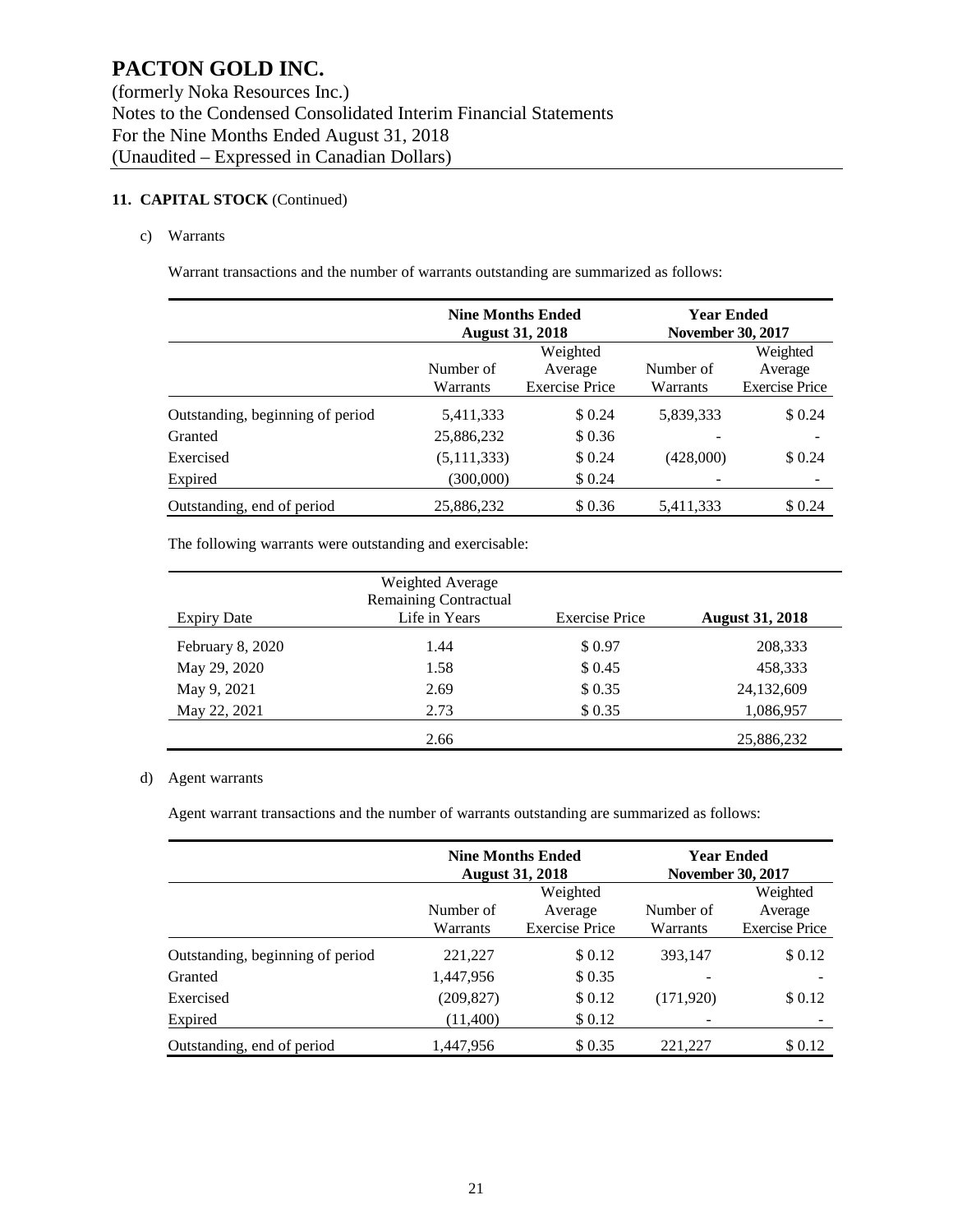#### **11. CAPITAL STOCK** (Continued)

#### d) Agent warrants (continued)

The following agent warrants were outstanding and exercisable:

|                    | Weighted Average             |                |                        |
|--------------------|------------------------------|----------------|------------------------|
|                    | <b>Remaining Contractual</b> |                |                        |
| <b>Expiry Date</b> | Life in Years                | Exercise Price | <b>August 31, 2018</b> |
| May 9, 2021        | 2.69                         | \$ 0.35        | 1,447,956              |

The Company applies the fair value method using the Black-Scholes option pricing model in accounting for its agent warrants granted. Included in consulting fees during the nine months ended August 31, 2018 was \$80,937 (year ended November 30, 2017 - \$nil) in relation to 351,900 agent warrants issued.

The fair value of each agent warrant granted was calculated using the following weighted average assumptions:

|                                        | <b>Nine Months Ended</b><br><b>August 31, 2018</b> | <b>Year Ended</b><br><b>November 30, 2017</b> |  |  |
|----------------------------------------|----------------------------------------------------|-----------------------------------------------|--|--|
| Expected life (years)                  | 3.00                                               | N/A                                           |  |  |
| Risk-free interest rate                | 1.95%                                              | N/A                                           |  |  |
| Annualized volatility                  | 130%                                               | N/A                                           |  |  |
| Dividend yield                         | N/A                                                | N/A                                           |  |  |
| Stock price at grant date              | \$0.35                                             | N/A                                           |  |  |
| Exercise price                         | \$0.35                                             | N/A                                           |  |  |
| Weighted average grant date fair value | \$0.26                                             | N/A                                           |  |  |

Option pricing models require the input of highly subjective assumptions regarding volatility. The Company has used historical volatility to estimate the volatility of the share price.

#### e) Stock options

The Company has a stock option plan to grant incentive stock options to directors, officers, employees and consultants. Under the plan, the aggregate number of common shares that may be subject to option at any one time may not exceed 10% of the issued common shares of the Company as of that date, including options granted prior to the adoption of the plan. Options granted may not exceed a term of 10 years, and the term will be reduced to one year following the date of death of the optionee. All options vest when granted unless otherwise specified by the Board of Directors.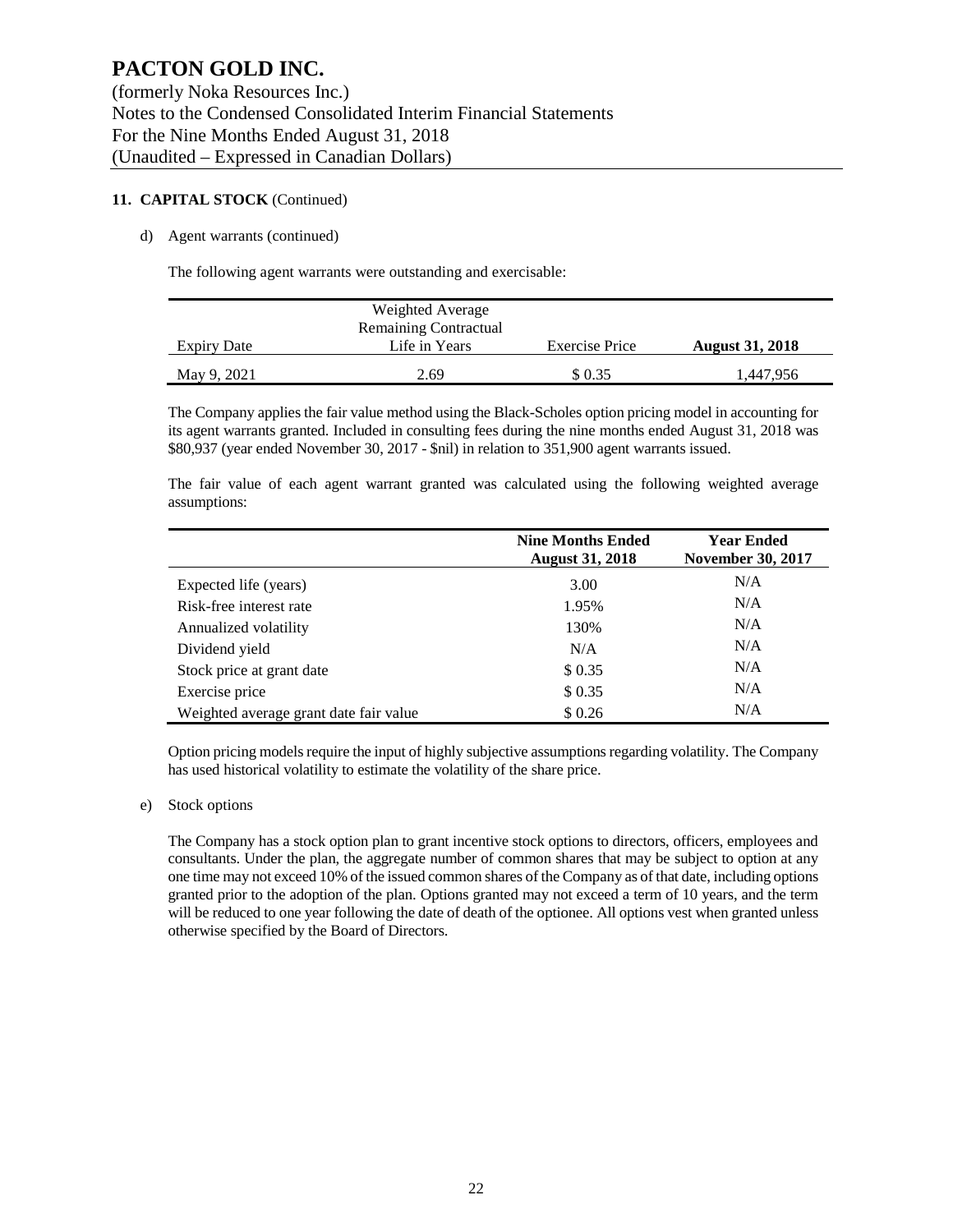#### **11. CAPITAL STOCK** (Continued)

#### e) Stock options (continued)

Stock option transactions and the number of stock options outstanding are summarized as follows:

|                                  | <b>Nine Months Ended</b><br><b>August 31, 2018</b> |          | <b>Year Ended</b><br><b>November 30, 2017</b> |          |
|----------------------------------|----------------------------------------------------|----------|-----------------------------------------------|----------|
|                                  | Weighted                                           |          |                                               | Weighted |
|                                  |                                                    | Average  |                                               | Average  |
|                                  | Number of                                          | Exercise | Number of                                     | Exercise |
|                                  | Price<br>Options                                   |          | Options                                       | Price    |
| Outstanding, beginning of period | 5,377,000                                          | \$0.11   | 3,539,000                                     | \$0.10   |
| Granted                          | 6,350,000                                          | \$ 0.44  | 4,700,000                                     | \$0.12   |
| Exercised                        | (3,169,000)                                        | \$0.13   | (1,108,000)                                   | \$0.10   |
| Expired                          |                                                    |          | (954,000)                                     | \$0.12   |
| Cancelled                        |                                                    |          | (800,000)                                     | \$0.13   |
| Outstanding, end of period       | 8,558,000                                          | \$0.35   | 5,377,000                                     | \$0.11   |

The following stock options were outstanding and exercisable at August 31, 2018:

|                       | Weighted Average<br>Remaining<br>Contractual Life |                       |             |             |
|-----------------------|---------------------------------------------------|-----------------------|-------------|-------------|
| <b>Expiry Date</b>    | in Years                                          | <b>Exercise Price</b> | Outstanding | Exercisable |
| September 7, 2018     | 0.02                                              | \$0.10                | 1,558,000   | 1,558,000   |
| September 21, $2018*$ | 0.06                                              | \$0.55/0.57           | 400,000     | 400,000     |
| November $1, 2018$    | 0.17                                              | \$ 0.55               | 50,000      | 50,000      |
| November 9, 2018      | 0.19                                              | \$0.075               | 700,000     | 700,000     |
| November 15, 2019     | 1.21                                              | \$0.22                | 50,000      | 50,000      |
| November 15, 2020     | 2.21                                              | \$0.22                | 100,000     | 100,000     |
| May 10, 2021          | 2.69                                              | \$0.35                | 3,225,000   | 3,225,000   |
| May 14, 2021          | 2.70                                              | \$0.55                | 100,000     | 100,000     |
| July 19, 2021         | 2.88                                              | \$ 0.57               | 2,125,000   | 2,125,000   |
| July 25, 2021         | 2.90                                              | \$0.57                | 250,000     | 250,000     |
|                       | 1.88                                              |                       | 8.558.000   | 8,558,000   |

\* expired unexercised subsequent to August 31, 2018.

The Company applies the fair value method using the Black-Scholes option pricing model in accounting for its stock options granted. Accordingly, share-based payments of \$2,370,196 were recognized during the nine months ended August 31, 2018 (year ended November 30, 2017 - \$300,629).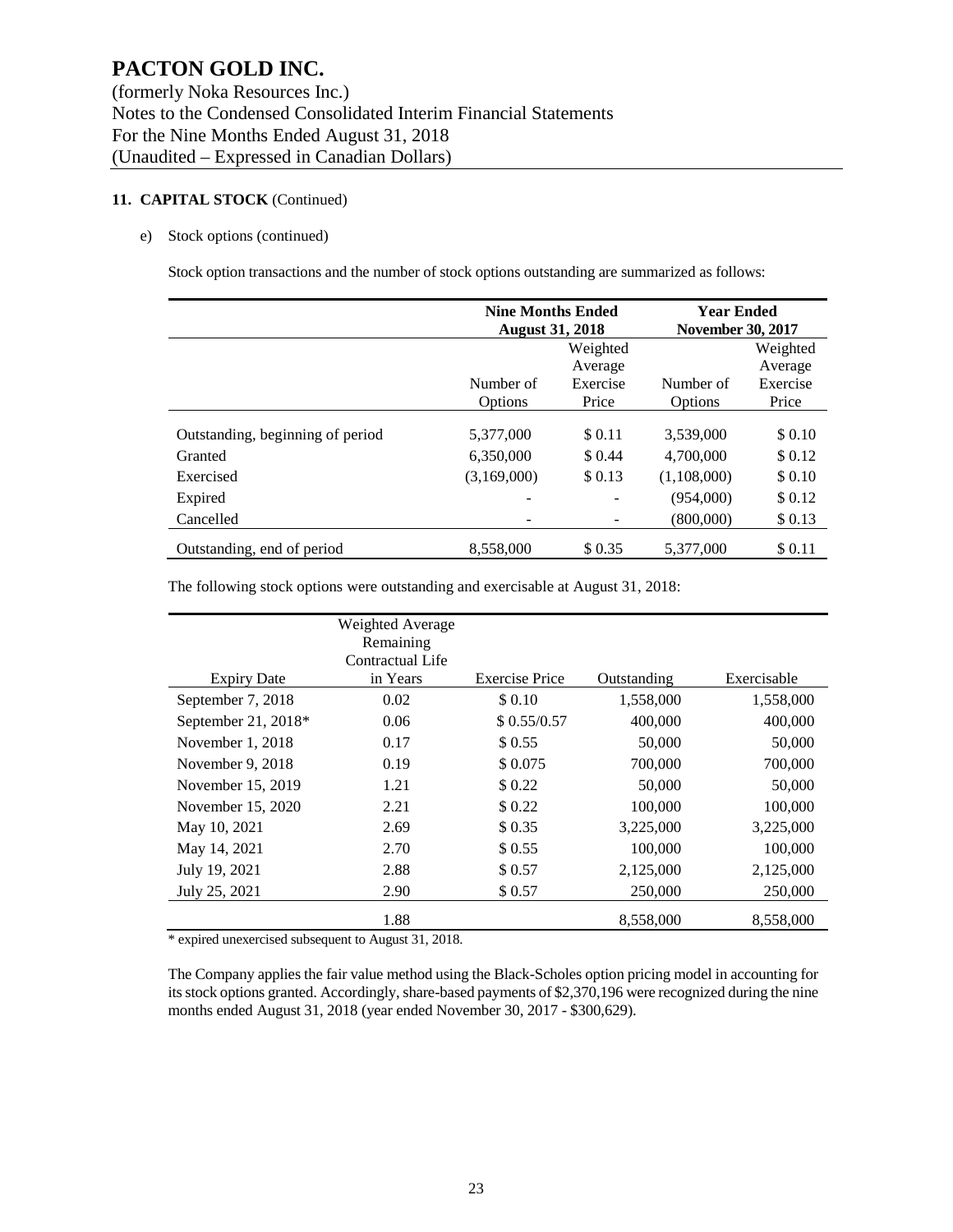#### **11. CAPITAL STOCK** (Continued)

#### e) Stock options (continued)

The fair value of each stock option granted was calculated using the following weighted average assumptions:

|                                        | <b>Nine Months Ended</b><br><b>August 31, 2018</b> | <b>Year Ended</b><br><b>November 30, 2017</b> |  |  |
|----------------------------------------|----------------------------------------------------|-----------------------------------------------|--|--|
| Expected life (years)                  | 2.91                                               | 1.11                                          |  |  |
| Risk-free interest rate                | 2.03%                                              | 0.93%                                         |  |  |
| Annualized volatility                  | 139%                                               | 132%                                          |  |  |
| Dividend yield                         | N/A                                                | N/A                                           |  |  |
| Stock price at grant date              | \$0.49                                             | \$0.12                                        |  |  |
| Exercise price                         | \$ 0.44                                            | \$0.12                                        |  |  |
| Weighted average grant date fair value | \$0.37                                             | \$0.06                                        |  |  |

Option pricing models require the input of highly subjective assumptions regarding volatility. The Company has used historical volatility to estimate the volatility of the share price.

During the year ended November 30, 2017, the Company transferred \$120,891 from the share-based payments reserve to deficit upon the expiry of 954,000 and cancellation of 800,000 stock options granted to consultants.

#### **12. RELATED PARTY TRANSACTIONS**

These amounts of key management compensation are included in the amounts shown on the condensed consolidated interim statements of comprehensive loss:

|                                                                                                | <b>Nine Months Ended</b><br><b>August 31, 2018</b> | <b>Nine Months Ended</b><br><b>August 31, 2017</b> |
|------------------------------------------------------------------------------------------------|----------------------------------------------------|----------------------------------------------------|
| Short-term compensation (professional fees and<br>consulting fees)<br>Share-based compensation | 283,000<br>554.796                                 | 57.750                                             |
|                                                                                                | 837.796                                            | 57.750                                             |

During the nine months ended August 31, 2018, short-term compensation to related parties consisted of \$67,500 (2017 - \$nil) in consulting fees, \$145,500 (2017 - \$20,250) in management fees and \$70,000 (2017 - \$37,500) in professional fees.

Transactions with related parties are included in the amounts shown on the condensed consolidated interim statements of comprehensive loss as follows:

|                                              | <b>Nine Months Ended</b><br><b>August 31, 2018</b> | <b>Nine Months Ended</b><br><b>August 31, 2017</b> |   |  |
|----------------------------------------------|----------------------------------------------------|----------------------------------------------------|---|--|
| Related company with a common officer (rent) | 27,000                                             |                                                    | - |  |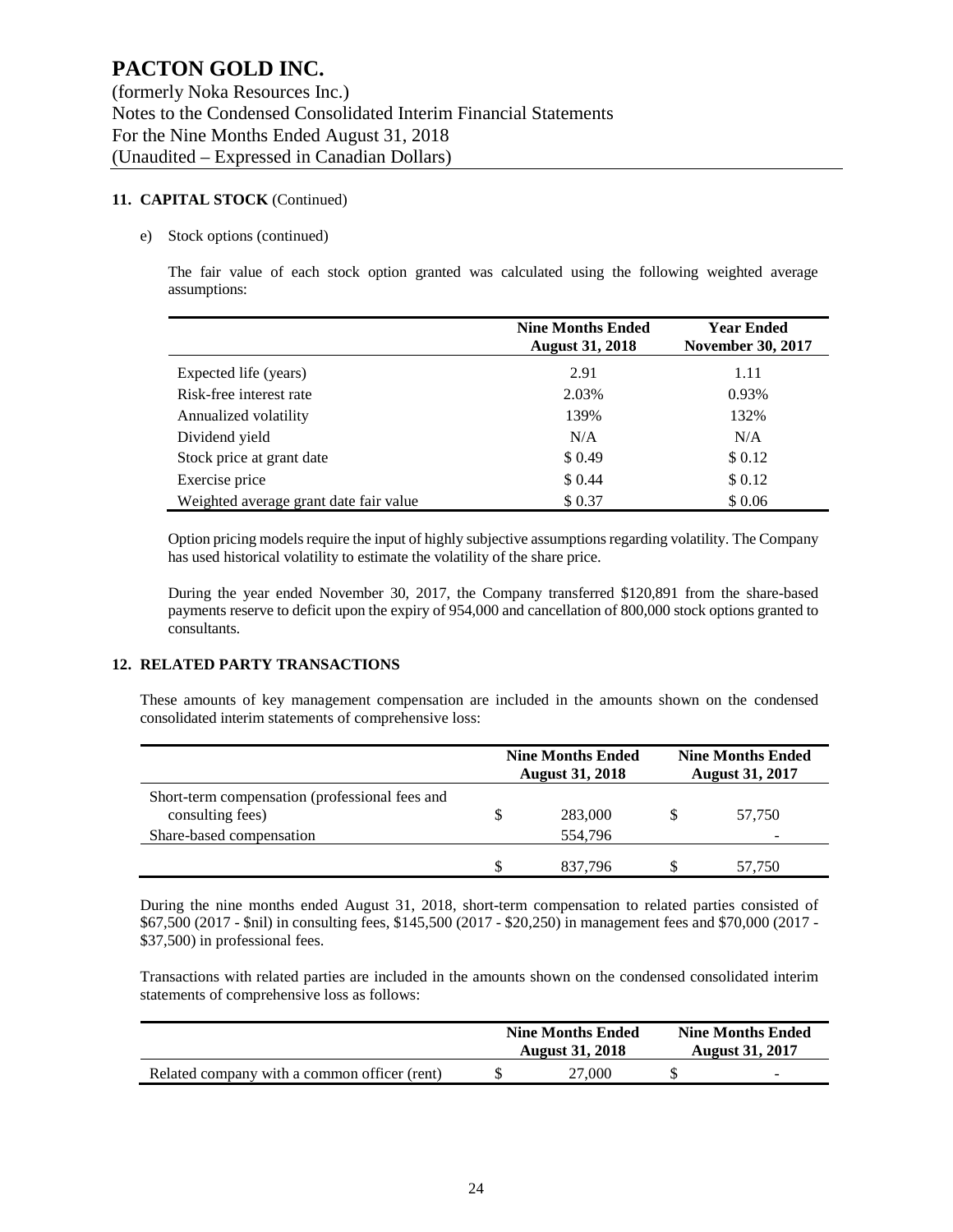#### **12. RELATED PARTY TRANSACTIONS** (Continued)

As at August 31, 2018, the Company has outstanding amounts payable to officers and directors of the Company of \$15,000 (November 30, 2017 - \$61,375) for outstanding fees and expenses. The amounts payable are non-interest-bearing, uncollateralized and repayable on demand.

As at August 31, 2018, the Company had payables of \$nil (November 30, 2017 - \$9,585) related to shared administrative expenses with a company related by a common officer.

#### **13. SUPPLEMENTAL DISCLOSURE WITH RESPECT TO CASH FLOWS**

|                                                                       | August 31,<br>2018 | August 31,<br>2017 |         |
|-----------------------------------------------------------------------|--------------------|--------------------|---------|
| Income tax paid                                                       | \$                 | \$.                |         |
| Interest paid                                                         | \$                 | S                  |         |
| Exploration and evaluation expenditures in accounts payable (opening) | \$<br>393,730      | S                  | 15,608  |
| Exploration and evaluation expenditures in accounts payable (closing) | \$<br>54,983       | \$                 | 349,950 |
| Fair value of shares issued for exploration and evaluation assets     | \$<br>2,574,326    | \$                 | 780,500 |
| Fair value of warrants issued for exploration and evaluation assets   | \$<br>720,340      | \$                 |         |
| Fair value of stock options exercised                                 | \$<br>264,724      | S                  | 68,936  |
| Fair value of stock options expired                                   | \$                 | \$                 | 59,218  |
| Fair value of agent warrants exercised                                | 25,988             | \$                 |         |

#### **14. SEGMENTED DISCLOSURE**

The Company has one operating segment, mineral exploration and development. The Company's reportable segments are summarized as follows:

*Geographical segment*

| <b>Non-current assets</b> | Canada    | USA |         | Australia |           | Total |           |
|---------------------------|-----------|-----|---------|-----------|-----------|-------|-----------|
| August 31, 2018           | 2.899.014 |     | ۰.      |           | 3.988.286 |       | 6,887,300 |
| November 30, 2017         | .514.021  |     | 100.000 |           | -         |       | 1.614.021 |

#### **15. SUBSEQUENT EVENTS**

- a) Subsequent to August 31, 2018, the Company received \$155,800 on the exercise of 1,558,000 stock options and \$98,700 on the exercise of 282,000 warrants.
- b) On September 10, 2018, the Company issued 2,125,000 common shares for the Pilbara Project (note 8(h) - Drummond East) and paid the remaining \$250,000 to complete the 100% acquisition of Drummond East.
- c) On September 21, 2018, the Company granted 1,000,000 stock options to consultants with an exercise price of \$0.405 and a term to expiry of three years.
- d) On September 26, 2018, the Company issued 2,000,000 common shares for the Pilbara Project (note 8(h) - Arrow Pilbara) and paid the remaining \$1,000,000 to complete the 100% acquisition of Arrow Pilbara.